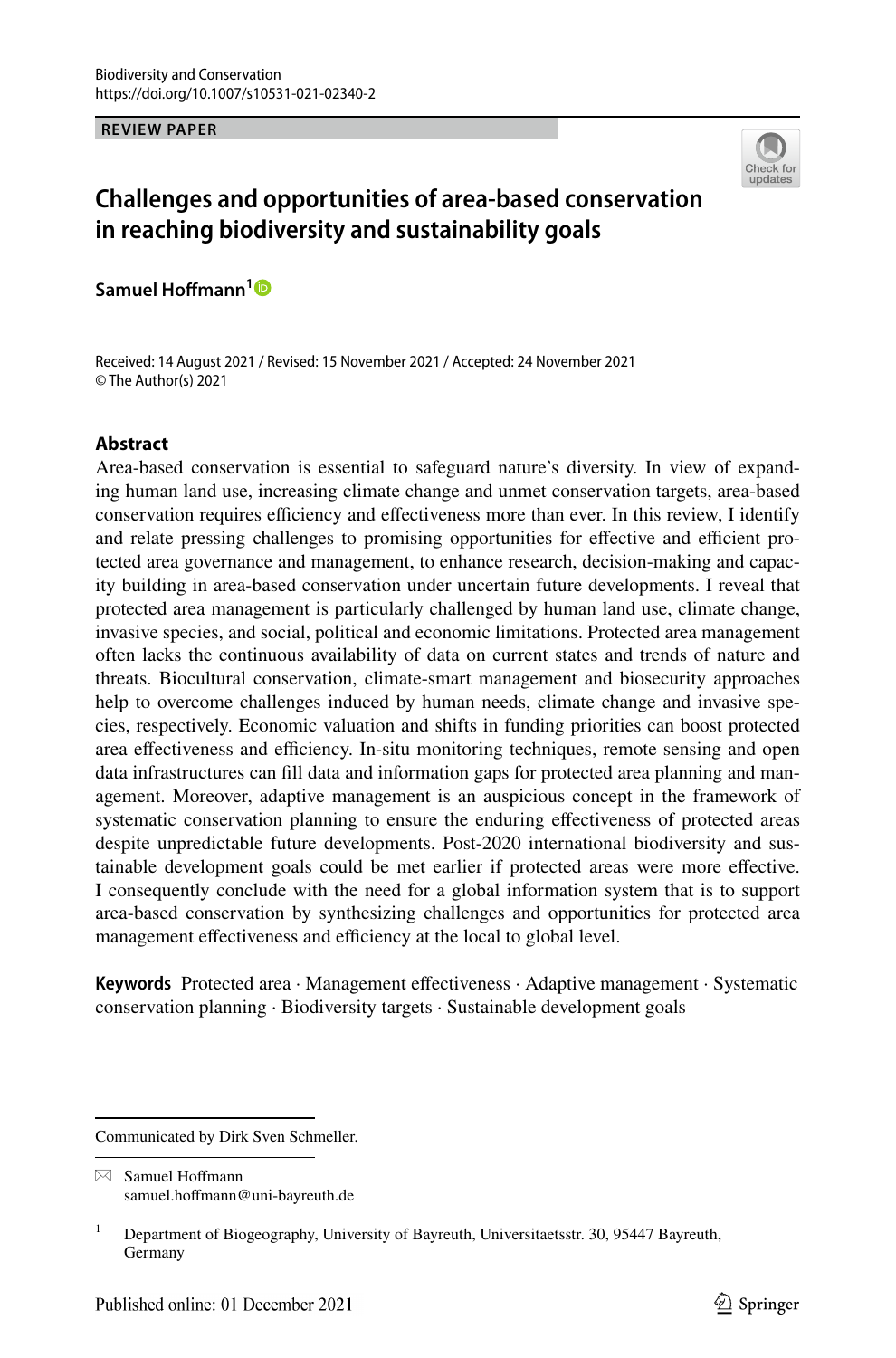# **Introduction**

Area-based conservation offers key perspectives to reach post-2020 global biodiver-sity and sustainability targets (Bhola et al. [2021\)](#page-19-0). Area-based conservation comprises protected areas and other efective area-based conservation measures (OECM). A protected area is a 'clearly defned geographical space, recognized, dedicated and managed, through legal or other efective means, to achieve the long term conservation of nature with associated ecosystem services and cultural values" (Dudley [2008\)](#page-21-0). An OECM is a 'geographically defned area other than a protected area, which is governed and managed in ways that achieve positive and sustained long-term outcomes for the in situ conservation of biodiversity, with associated ecosystem functions and services and, where applicable, cultural, spiritual, socioeconomic, and other locally relevant values' (IUCN WCPA [2019](#page-26-0)). The distinction between protected areas and OECMs is thereby not obvious. Both protected areas and OECMs imply land or sea that is protected by legal or other means. Examples for OECMs are areas managed by private initiatives, local com-munities or indigenous people, or water reserves. According to Maxwell et al. [\(2020\)](#page-24-0), protected areas are primarily for conservation, whereas in OECMs conservation is a secondary efect. This might be the reason why conservation science and practice discov-ered the value of OECMs only recently (Dudley et al. [2018](#page-21-1)), while protected areas have always been considered jewels in the crown of conservation (Watson et al. [2014](#page-26-1)). In this review, I consequently focus on protected areas although fndings could be applied to OECMs as well.

Both protected areas and OECMs are principal components of the Convention on Biological Diversity (CBD) 2050 Vision for Biodiversity "Living in harmony with nature", i.e. Aichi Biodiversity Target 11 (CBD [2021\)](#page-20-0), and the United Nations 2030 Agenda for Sustainable Development, i.e., the Sustainable Development Goals (SDGs) 14 'Life below Water' and 15 'Life on Land' (United Nations [2015](#page-26-2)). Especially, meeting Aichi Target 11 requires that 'at least 17 per cent of terrestrial and inland water areas and 10 per cent of coastal and marine areas, especially areas of particular importance for biodiversity and ecosystem services, are conserved through efectively and equitably managed, ecologically representative and well-connected systems of protected areas and OECMs, and integrated into the wider landscape and seascape'. However, the increasing extent of the global protected area estate is not necessarily an indicator for either effective or efficient conservation (Visconti et al. [2019;](#page-26-3) Geldmann et al. [2019\)](#page-22-0). The global protected area coverage is growing, but biodiversity is still declining (Watson et al. [2014](#page-26-1)). One reason for this is the bias of protected area coverage towards remote and residual places with low biodiversity (Joppa and Pfaf [2009](#page-23-0)) minimizing costs and conficts with extractive uses (Vieira et al. [2019\)](#page-26-4). However, the discrepancy mentioned has also led to the development of measurements for protected area management efectiveness, i.e. the degree to which conservation targets are met by protected area manage-ment (Hockings et al. [2006\)](#page-22-1). Management efficiency reflects the ratio between the management result and the management efort to reach the result. Measuring management effectiveness and efficiency are important constituents of adaptive management within the concept of systematic conservation planning (Sarkar and Illoldi-Rangel [2010\)](#page-25-0). The assessment of management efectiveness requires conservation goals, but not all protected areas aim at measurable conservation targets, e.g. protected areas that enable nature to develop without human land use. For those protected areas, management efectiveness needs to be assessed in diferent ways, such as by assessing the degree of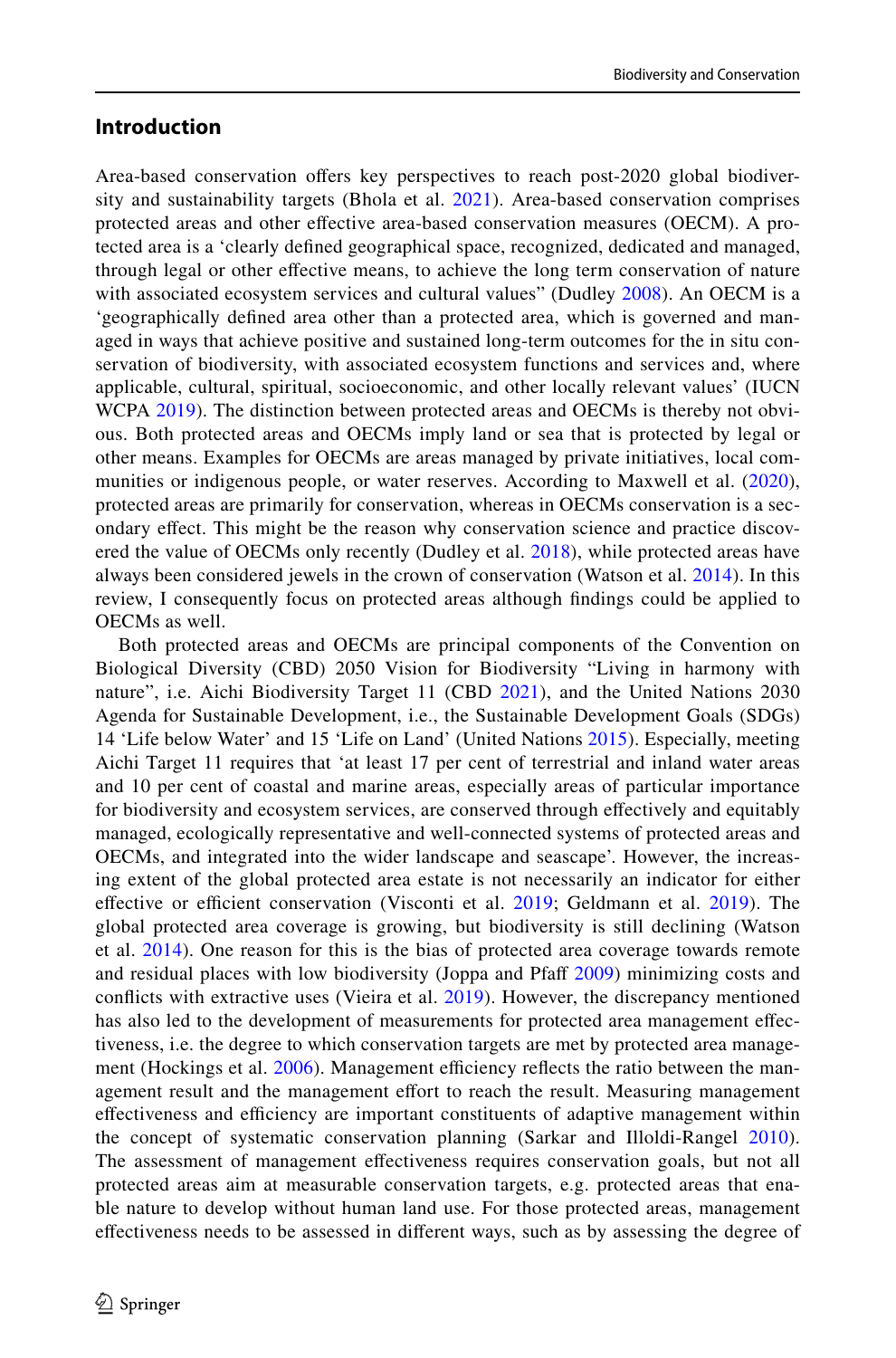human disturbances inside the protected area. Given that conservation targets need to be quantifable, estimating management efectiveness also requires monitoring data from protected areas.

Even the most infuential conservation goals can be heavily criticized as a recent debate about Aichi Target 11 discloses (Visconti et al. [2019](#page-26-3)). This controversy revolves around arguments for and against setting protected area coverage as a conservation target. Protected area coverage is a measure easy to apply and to understand for policy-makers but does not account for biodiversity, ecosystem services and social equity within and around protected areas, nor for the connectivity between them. Therefore, management and governance efectiveness needs to be considered in the context of conservation targets at all times.

Methods to evaluate management efectiveness are manifold due to the diversity of protected area designations, their management and conservation targets (Leverington et al. [2010;](#page-23-1) Rodrigues and Cazalis [2020\)](#page-25-1). The IUCN World Commission for Protected Areas established a renowned approach in which management evaluation includes the defnition of evaluable conservation goals, the estimation of applied resources, the selection of target indicators, the measurement of those indicators, and the analysis, interpretation and communication of results (Hockings et al. [2006](#page-22-1)). Such a standardized method is essential to monitor and improve management efectiveness over time.

Several databases were launched to assess protected area management efectiveness. The World Database on Protected Areas (WDPA) is the foundation for most of them by storing basic spatial and attribute data of protected areas (IUCN and UNEP-WCMC [2021](#page-23-2)). The Digital Observatory of Protected Areas (DOPA) is a web based information system developed by the European Commission's Joint Research Centre (JRC [2021](#page-23-3)) that monitors and reports the state of and the pressures on protected areas by using global reference data sets, which refect a multitude of indicators at country, ecoregion and protected area level. These indicators measure progress towards Aichi Target 11, and SDG 14 and 15. The Global Database on Protected Area Management Efectiveness (GD-PAME) (Coad et al. [2015\)](#page-20-1) reveals that only 21% of the countries reach the management efectiveness target, which is to evaluate at least 60% of their national protected area coverage. The management efectiveness tracking tool (METT) is related to PAME and records the quality of protected area management over time (Mascia et al. [2014\)](#page-24-1). The PAME metrics are, how-ever, criticized for insufficiently considering biodiversity outcomes (Visconti et al. [2019](#page-26-3)). Another civil society's efort to monitor legal changes to protected areas is the Protected Area Downgrading, Downsizing, and Degazettement Tracker (PADDDtracker.org) (Kroner et al. [2019\)](#page-23-4). Furthermore, the Conservation Evidence is a promising initiative to summarise documented evidence for the efectiveness of conservation action (Conservation Evidence [2020](#page-20-2)).

These databases can be used to demonstrate protected areas' efectiveness in conserving biodiversity. Protected areas can decrease habitat degradation and maintain biodiversity better than other conservation measures (Geldmann et al. [2013](#page-21-2)). At the local extent, biodiversity can be higher inside protected areas than in their surroundings (Gray et al. [2016\)](#page-22-2). Consequently, protected areas are able to decelerate the decline of biodiversity, even though they cannot halt the loss completely (Geldmann et al. [2019\)](#page-22-0). Protected areas can be especially efective for biodiversity conservation if they are located in biodiversity hotspots (Joppa et al. [2013](#page-23-5)), actively managed and well-funded (Geldmann et al. [2018\)](#page-22-3). Protected areas can remain efective in preserving species despite climate change (Lehikoinen et al. [2019\)](#page-23-6). In addition, protected areas can efectively provide ecosystem services, e.g. climate regulation (Soares-Filho et al. [2010](#page-26-5)), natural catastrophe control and the provision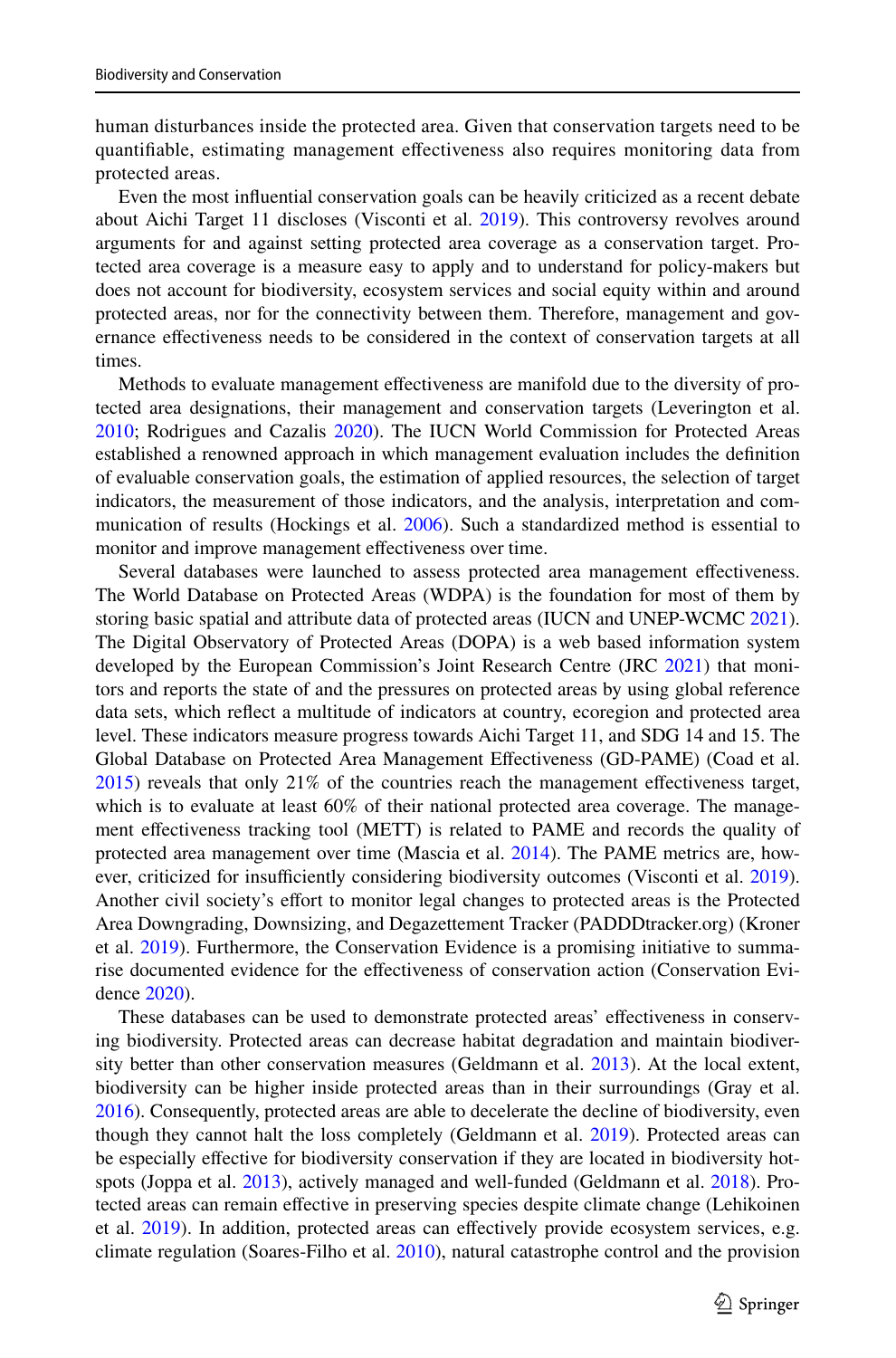of habitat and natural resources (Xu et al. [2017\)](#page-27-0), tourism and recreation (Balmford et al. [2009\)](#page-19-1) and poverty reduction (Andam et al. [2010\)](#page-19-2). Protected areas that show no positive diference compared to their surroundings, miss their conservation targets completely, or undergo habitat degradation are called 'paper parks' (Joppa et al. [2008](#page-23-7)).

Here, I sought to stimulate research, decision-making and capacity building in areabased conservation under uncertain future developments. Hence, I identify and relate knowledge on critical challenges and auspicious opportunities for protected area management efectiveness in the face of global change. I conclude with the proposal for a global information system that synthesizes challenges and opportunities for area-based conservation. Databases and digital observatories such as the WDPA, DOPA, GD-PAME and PADDD Tracker can be the foundation for such a global information system that is to support area-based conservation in reaching the post-2020 biodiversity and sustainability targets at the local to global level.

# **Challenges of area‑based conservation**

# **Human land use**

Human land use is the main threat to biodiversity (Tilman et al. [2017\)](#page-26-6). About 75% of the terrestrial habitats have been signifcantly modifed or destroyed by humans (Díaz et al. [2019\)](#page-21-3). Anthropogenic land use impacts on threatened terrestrial vertebrates occur world-wide (Allan et al. [2019\)](#page-19-3). Crop and livestock production are the main reasons for losing habitat (Sanderson et al. [2002](#page-25-2)), followed by commercial developments, water projects, recreational activities, environmental pollution, human infrastructure, anthropogenic disruption of fre ecology and logging (Stein et al. [2000](#page-26-7); Wilcove and Master [2005](#page-26-8)). The loss of tropical forests and wetlands is particularly alarming because they are extremely rich in biodiversity and act as carbon dioxide sinks counteracting global warming. Protecting 50% of the Earth's land surface could prevent further biodiversity loss, CO2 emissions from land conversion, and increase natural carbon removal (Dinerstein et al. [2020\)](#page-21-4). Protecting remaining wilderness areas could reduce the extinction rate of terrestrial biodiversity by 50% (Di Marco et al. [2019\)](#page-20-3). However, for the preservation of some taxa, protecting less than  $50\%$  of the Earth's terrestrial surface is sufficient (Pimm et al.  $2018$ ); for instance, 85% of plant taxa occur in circa one-third of terrestrial land.

Anthropogenic habitat loss is lower in protected areas, especially in those managed by local communities and indigenous people (Díaz et al. [2019\)](#page-21-3). Indigenous people manage at least 25% of the global land. This area includes over one-third of the world's protected areas, as well as many other remote and unprotected regions of low human footprints. Protected areas contain the last remaining habitats of many species (Jackson and Gaston [2008\)](#page-23-8). However, anthropogenic land use is expected to expand into protected areas due to increasing human demand for resources (Geldmann et al. [2019\)](#page-22-0). The human pressures on protected areas are increasing and expansions of human land use and protected areas often confict (Montesino Pouzols et al. [2014;](#page-24-2) Jones et al. [2018](#page-23-9)). Approximately one-third of the global protected area estate is already under intense human pressure (Jones et al. [2018](#page-23-9)).

Human land use does not only induce habitat loss and degradation but also fragmentation. Habitat fragmentation means habitat is reduced in size and divided into fragments, e.g. by transportation infrastructure. Fragments are isolated from each other due to degraded habitat in-between. Habitat fragments are like habitat islands surrounded by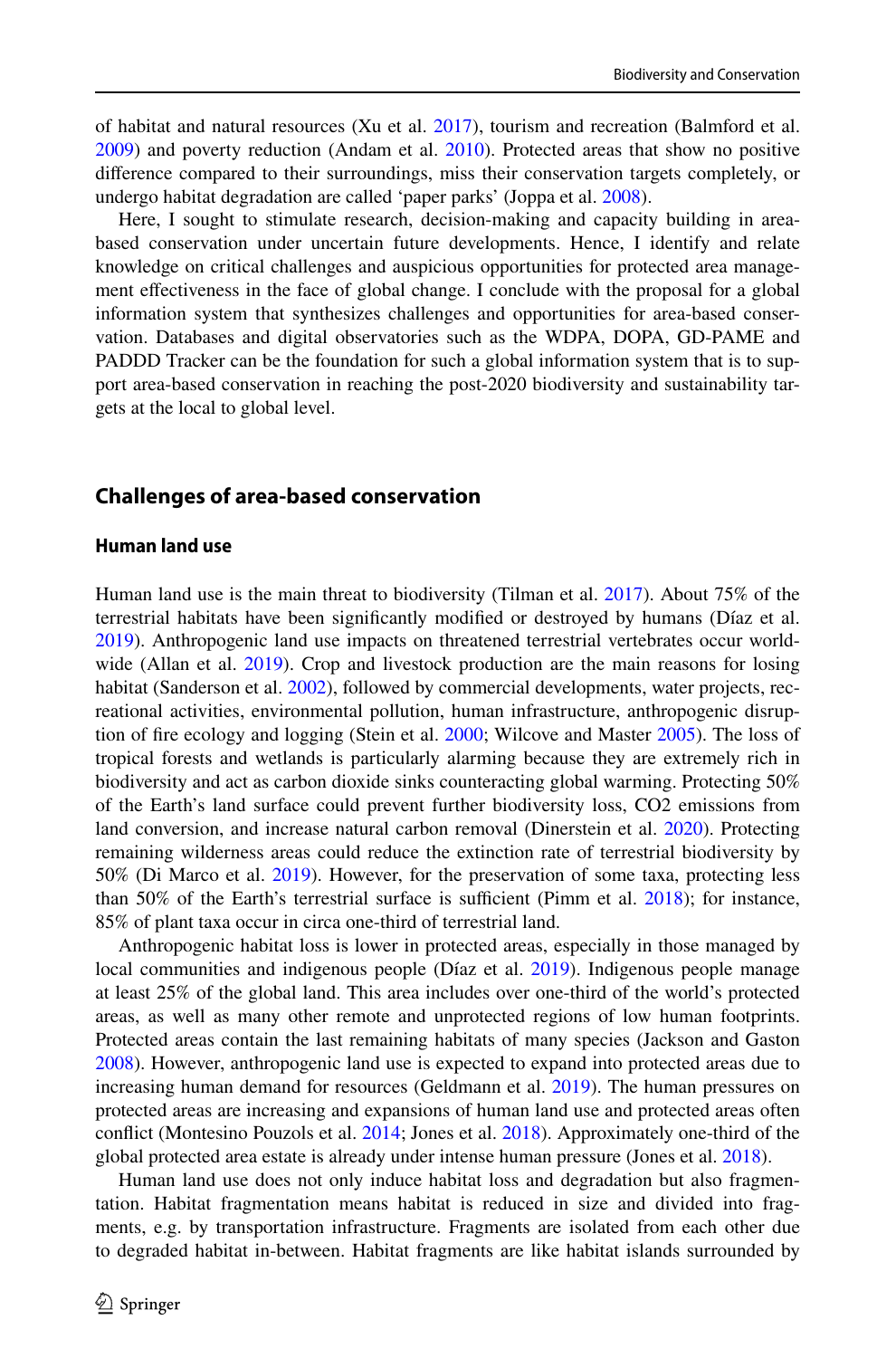human-dominated landscapes. Globally, about 90% of protected areas can be perceived as habitat islands as they are not connected via intact land (Ward et al. [2020](#page-26-9)). Habitat fragmentation limits movement, dispersal and colonization of species, restricts species' access to resources, reduces population sizes, and supports species invasion through disturbed habitat (Gibson et al. [2013;](#page-22-4) Fahrig [2017](#page-21-5); Tucker et al. [2018](#page-26-10)). Habitat edges are at higher risks of threats such as wind throw or invasion (Murcia [1995;](#page-24-3) Porensky and Young [2013](#page-25-4)). Many of these fragmentation impacts on biodiversity are indirect (Wilson et al. [2016](#page-27-1)). Fragmentation is expected to proliferate in the future as about 25 million km of new paved roads are foreseen globally by 2050 (IPBES [2019\)](#page-23-10). In contrast, some species depend on small and isolated habitat patches (Wintle et al. [2019\)](#page-27-2).

Human land use inside protected areas has increased worldwide (Geldmann et al. [2019](#page-22-0)) but anthropogenic activities are typically less inside larger protected areas (Wiersma et al. [2004\)](#page-26-11). Hunting, recreation and anthropogenic modifcations of the fre regime are threats to protected area efectiveness (Schulze et al. [2018\)](#page-25-5). Such activities also induce habitat fragmentation, which prevents biotic dispersal, increases extinction threat and supports invasive species (Wilson et al. [2016](#page-27-1)). However, a high degree of biodiversity can also depend on human intervention. A classic example for this is the dependence of grassland diversity on mowing (Jacquemyn et al. [2011\)](#page-23-11). Vice versa, there are many people that depend on biodiversity and associated values of nature (Cardinale et al. [2012\)](#page-20-4). It can consequently be sensible to integrate human activities into protected area management. However, such management activities can also signifcantly alter ecosystems. When top predators are controlled to increase game species, game population can dramatically increase resulting in overgrazing and habitat degradation (Primack and Sher [2016](#page-25-6)). The extraction of dead wood leads to the removal of resources for many species, which eventually reduces eco-system functioning (Keeton et al. [2007\)](#page-23-12). The active suppression of natural fires changes ecosystems fundamentally (Nimmo et al. [2013](#page-24-4)). Fire-dependent species disappear and unintentional wildfres can then become more intensive due to an increased fuel-load. Furthermore, illegal deforestation can foster local climatic changes (Silvério et al. [2015\)](#page-26-12).

#### **Climate change**

Anthropogenic climate change is an unavoidable future challenge for protected areas worldwide. Climate change induces uncertainty in protected area management and planning. Protected areas are exposed to climate change efects, such as rising temperatures, melting of snow and ice, more severe droughts and storms, seasonal shifts, rising sea level and increased environmental acidifcation (Gross et al. [2017](#page-22-5)). Climate change impacts may have already afected protected areas to a degree that makes it impossible to achieve their conservation targets (Scheffer et al.  $2015$ ). In any case, the risk of protected area downgrading, downsizing and degazettement (PADDD) will grow if protected areas lose the conservation values they were intended to protect (Thomas and Gillingham [2015\)](#page-26-13).

Already in 1985, Peters and Darling warned of the fact that protected areas may lose conservation value if species move out of protected areas due to climate change (Peters and Darling [1985](#page-25-8)). Climate change can modify habitats inside protected areas in a way that they are no longer suitable for many species (Thomas and Gillingham [2015](#page-26-13)). Consequently, many species shift their ranges and timing of seasonal behavior, which may disrupt interspecifc relationships. However, climate change can also positively afect biodiversity in protected areas. For example, in the Kruger National Park, the population size of elephants is predicted to grow under climate change due to increasing plant productivity (Scheiter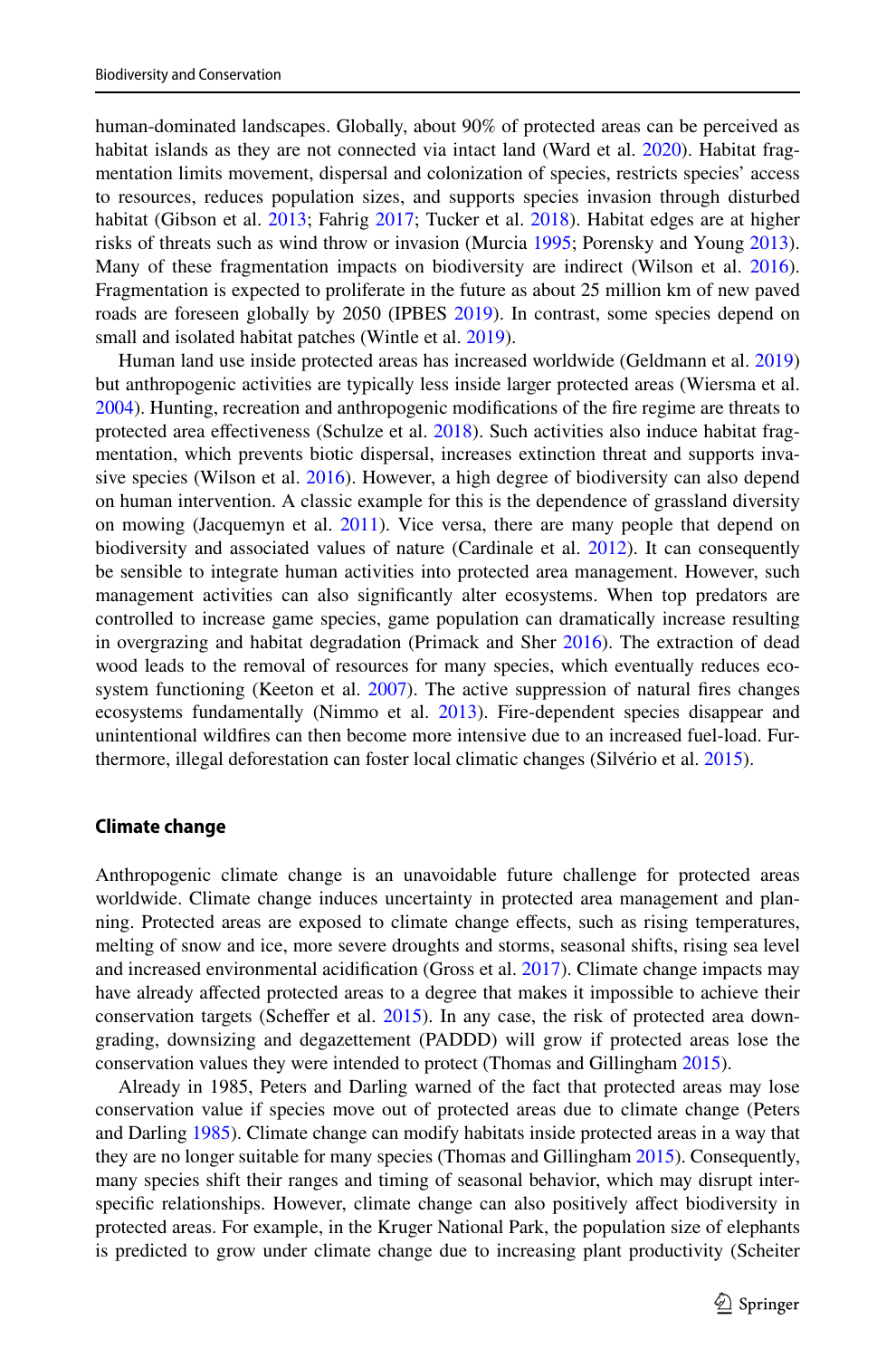and Higgins [2012](#page-25-9)). Such positive effects must be considered by the protected area management as well, because the capacities of protected areas to maintain growing populations are limited. Species occurring within protected areas covering large elevational and latitudinal gradients are likely to fnd suitable habitat within the same protected areas under climate change (Thomas and Gillingham [2015](#page-26-13)). Protected areas at high northern latitudes are predicted to become refugia for species migrating polewards under climate change (Berteaux et al. [2018\)](#page-19-4). Nevertheless, the predicted climate-induced redistribution of biodiversity suggests that many protected areas will not retain their current biodiversity (Holsinger et al. [2019\)](#page-23-13). Biodiversity loss within protected areas is rarely compensated for by incoming biota (Fuentes‐Castillo et al. [2019](#page-21-6)).

Global-scale studies on the climate change impact on protected areas revealed that PAs in the temperate and northern high-latitude biomes will likely experience largest shifts of climatic zones by the year 2070 (Hofmann et al. [2019a](#page-22-6)), while the magnitude of climate change at a given location, the so-called local climate anomaly, is predicted to be highest inside PAs of the tropical, subtropical and polar countries (Hofmann and Beierkuhnlein [2020\)](#page-22-7). Both studies suggest that PAs at both extremes of gradients are most exposed to climate change; small PAs at low elevation, with low geodiversity, high human pressure and low irreplaceability for threatened species; and large PAs at high elevation, with high geodiversity, low human pressure and high irreplaceability for threatened species.

Climate-induced changes interact with other threats to biodiversity inside protected areas, e.g. habitat degradation and fragmentation, or the spread of invasive species (Schulze et al. [2018\)](#page-25-5). These threats can accumulate (Bowler et al. [2019](#page-20-5)). Consequently, climate change hinders protected area management efectiveness by modifying and potentially decreasing biodiversity, with cascading efects on ecosystem functioning and services.

#### **Invasive alien species**

The introduction of non-native species to protected areas is enhanced by climate change, human land use, infrastructure, tourisms, habitat modifcation such as through fre management, and a loss of native populations (Foxcroft et al. [2013](#page-21-7)). Invasive alien species decrease native species diversity through predation, disease, competition and hybridisation (Clavero and Garciaberthou [2005;](#page-20-6) Downey and Richardson [2016](#page-21-8)); and by altering eco-system structure and functioning (Eldridge et al. [2011](#page-21-9)). Invasive non-native species can even lower human well-being provided by protected areas (Shackleton et al. [2019\)](#page-25-10). In some cases, non-native species induce a gain of taxonomic, genetic and functional diversity in native communities (Olden et al. [2004](#page-24-5)). Non-native species can also prevent erosion, and provide nectar and nesting ground (Kendle and Rose [2000;](#page-23-14) Shackelford et al. [2013](#page-25-11)). However, in most cases, non-native species cause a loss of biodiversity and ecosystem functioning (Perrings et al. [2005\)](#page-25-12). The impacts of invasive species have already caused substantial economic costs (Diagne et al. [2021\)](#page-21-10). The threats of biological invasions to protected areas are challenging protected area management worldwide (Liu et al. [2020](#page-23-15)).

# **Human conficts**

The establishment of protected areas can confict with human rights, equity, development needs and poverty reduction, if local people are displaced or their access to natural resources of livelihood is restricted by protected area regulations. Local communities and indigenous people may oppose the protected area concept and management staff, provoking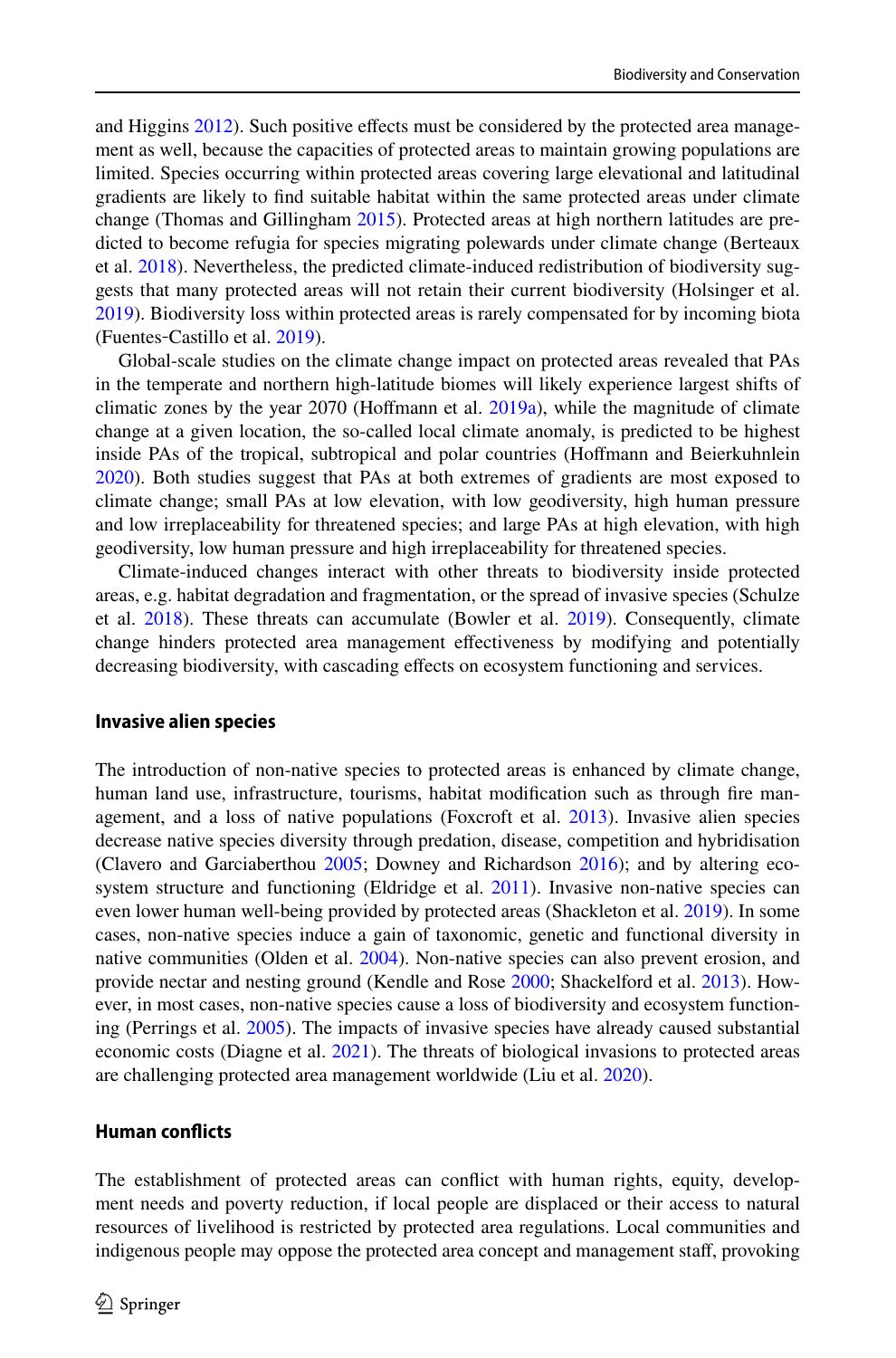conficts at the expense of achieving conservation goals (Andrade and Rhodes [2012](#page-19-5)). Topdown approaches have particularly caused negative social impacts on local people, disrupting traditional ways of living (García-Frapolli et al. [2009\)](#page-21-11). For example, local communities burnt 5% of the Bwindi Impenetrable Forest, Uganda, after it was designated as national park (Hamilton et al. [2000](#page-22-8)).

To avoid human conficts, the local political, economic, social and cultural issues should be considered by management plans (Redpath et al. [2013](#page-25-13)). Protected area management consequently needs to describe, explain and communicate conservation targets and related management implications as well as benefts to local people clearly, which also reveals whether management plans match with conservation targets (Schmidt et al. [2019\)](#page-25-14). However, assessing the social impacts of protected areas is often perceived as hostile to conservation (Brockington et al. [2006\)](#page-20-7). Nevertheless, facing a growing human population and conservation needs alike, conservationists must increasingly guide human interactions with nature in cultural landscapes of which humans are an integral part.

#### **Financial requirements**

Protected area planning and management are not only based on conservation efectiveness but also biased by conservation costs and the demands of stakeholders such as local people, landowners, governments, policymakers, managers, practitioners and scientists (Braunisch et al. [2012](#page-20-8)). International sustainability agendas have therefore proposed balancing global conservation targets and socio-economic development. However, a lack of spending and information about where funding fows come from are the main factors hindering reaching these goals (Reed et al. [2020\)](#page-25-15).

Although global conservation spending has increased (Waldron et al. [2017\)](#page-26-14), funding from (inter-)national conservation organisations and governmental agencies must still grow to meet global conservation goals (Watson et al. [2014\)](#page-26-1). About US \$3.4 to 4.8 billion are indispensable to improve the IUCN conservation status of all endangered Red List species by one level (McCarthy et al. [2012](#page-24-6)); the protection and management of areas harbouring those species are estimated to cost about US \$76 billion annually. The World Bank is the largest international donor to protected areas, biodiversity conservation and development initiatives, spending about US \$300 million annually (Hickey and Pimm [2011;](#page-22-9) Miller [2014\)](#page-24-7). Once the protected area plan is adopted politically, its practical implementation is yet another challenge. The fnancial requirements of implementing protected area plans are often underestimated (Watson et al. [2016\)](#page-26-15).

The global tropics face particularly high poverty, food insecurity, climate change and biodiversity loss, and experience especially high economic, political and environmental pressures which means that the tropics are among the most pressing regions of the global conservation and development agenda (Barlow et al. [2018](#page-19-6)). However, in tropical countries, there is a mismatch between funding fows and need of joint conservation and development, with highly biodiverse, low development countries receiving no more funding than other countries (Reed et al. [2020](#page-25-15)). Reed et al. [\(2020](#page-25-15)) conclude that other factors seem to be more infuential in funding allocation than biodiversity and human development status. Such factors may be governance stability, socio-political conficts, inequality, political or military alliances, colonial legacies, or even other conservation targets such as climate change mitigation. Future research is needed that explores how funding is linked to such factors as well as to conservation and development outcomes.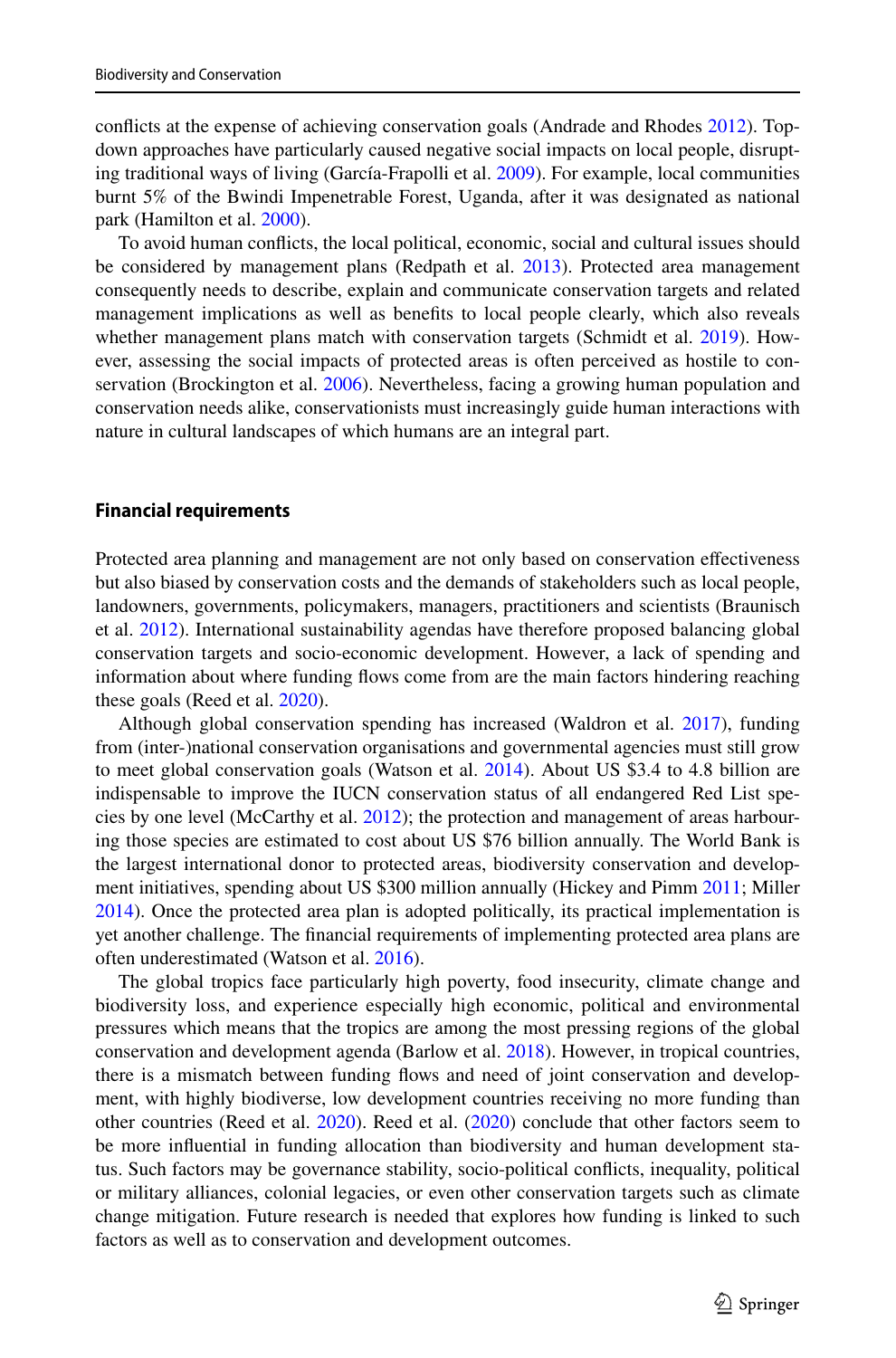#### **Insufficient data and monitoring**

Filling conservation knowledge gaps and improving conservation forecasts are persistent scientifc challenges. Growing conservation knowledge evolves from increasing quality and quantity of data (Wüest et al. [2019](#page-27-3)). However, despite an increasing amount of biodiversity data, several shortfalls in biodiversity knowledge remain. Hortal et al. [\(2015](#page-23-16)) present seven key knowledge gaps for species taxonomy (Linnean), distribution (Wallacean), abundance (Prestonian), evolutionary patterns (Darwinian), abiotic tolerances (Hutchinsonian), traits (Raunkiæran) and biotic interactions (Eltonian). Relationships between these shortfalls vary with spatial, temporal and taxonomic coverage as well as scale. Taxonomic knowledge gaps (Linnean shortfall) particularly hinder progress on any other shortfall. The Wallacean, Prestonian, and Darwinian shortfalls impede knowledge gain about ecological functioning, i.e. the Raunkiæran, Hutchinsonian, and Eltonian shortfalls. The latter three shortfalls prevent progress on all other shortfalls. Moreover, most big biodiversity data is biased towards readily identifable and valuable taxa from temperate regions of the northern hemisphere that are easily accessible (Hortal et al. [2015](#page-23-16)).

Deficits and bias of knowledge about nature's diversity induce uncertainties in conservation planning and management but are especially problematic to conservation because it is challenging to convince citizens and politicians of conservation action and funding via insufficient data. Since conservation funds are needed to collect data, conduct monitoring and fll knowledge gaps, this poses a dilemma. Making conservation data and information publicly available at no costs is a frst step to solve this dilemma.

Anthropogenic pressures are quickly altering nature, which requires protected area planning and management to consider up-to-date data on the state of nature and the forces infuencing it. Monitoring is needed to measure management progress towards conservation targets (Larson et al. [2013](#page-23-17)). Some authors argue that national-level monitoring is essential to reach global conservation goals (Collen et al. [2013](#page-20-9)). However, long-term monitoring of biodiversity is currently rare (Ondei et al. [2018](#page-24-8)). Monitoring requires technical capacity that is costly. The Global Environmental Facility is one of the largest fnancial backers of nature conservation but barely supports monitoring programmes (Primack and Sher [2016](#page-25-6)). Monitoring techniques require both, higher efficiency and funding.

# **Opportunities of area‑based conservation**

## **Biocultural and people‑centered conservation**

The growing ecological knowledge has enabled conservationists to state sophisticated conservation targets, but understanding of how to achieve these goals in complex social-ecological systems is still missing (Margules et al. [2020](#page-24-9)). Human decision-making and governance determine conservation outcomes. Thus, conficts will arise if nature conservation contradicts human needs, such as poverty reduction (Minteer and Miller [2011\)](#page-24-10) and subsistence (de Matos-Dias et al. [2020](#page-20-10)).

In protected area management, two main philosophies can be diferentiated, the exclusionary "people-free" protected area approaches and the approaches that integrate biodiversity conservation with local peoples' needs. Ignoring political factors, socio-economic demands and well-being of the people within and adjacent to protected areas can erode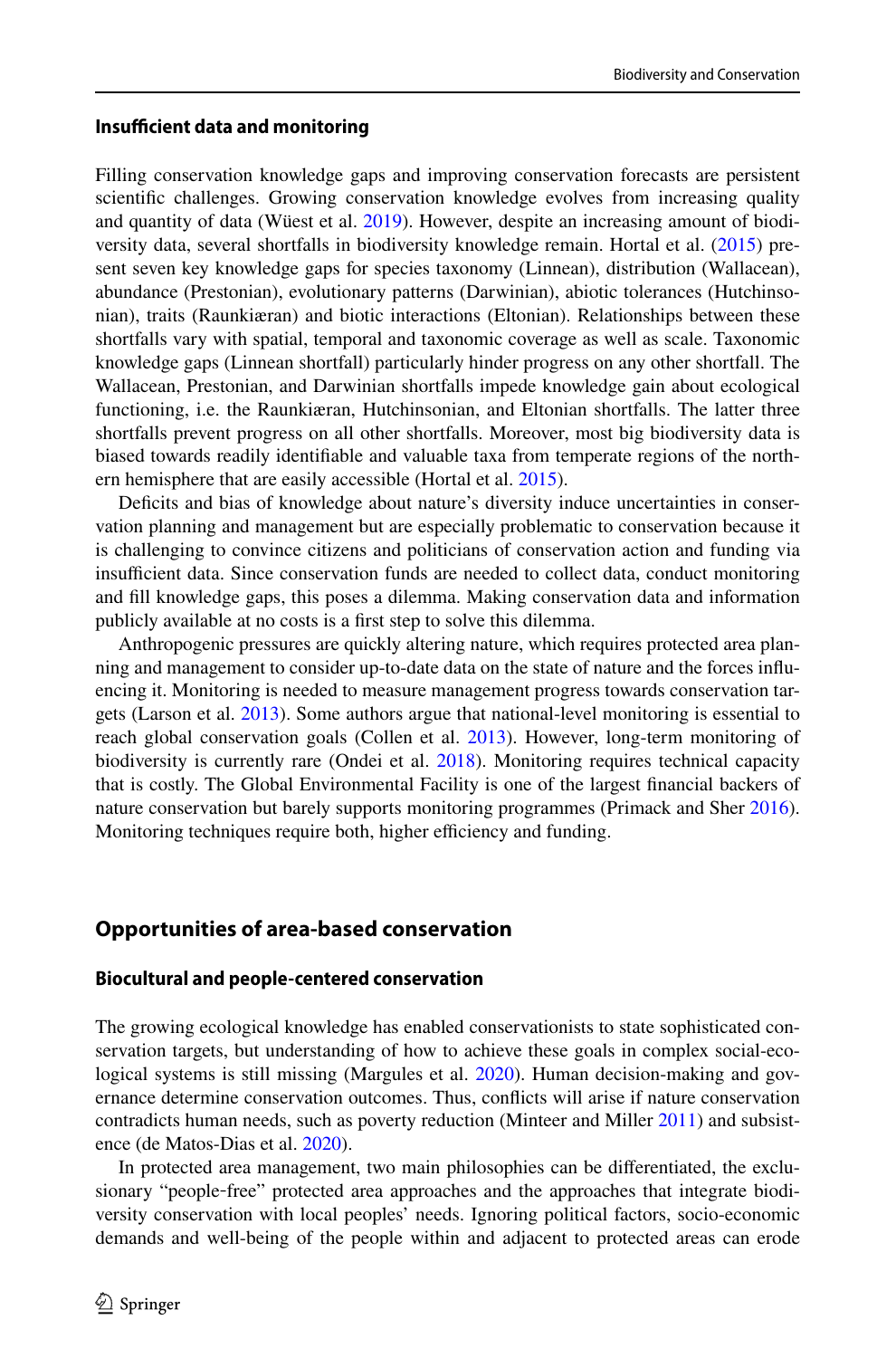progress towards biodiversity and sustainability targets. Management approaches are thereby needed that consider human demands and offer solutions to human-induced conservation problems.

Biocultural conservation accounts for cultural diversity and biodiversity alike (Gavin et al. [2018](#page-21-12)). Co-management (Gavin et al. [2015\)](#page-21-13), integrated conservation development projects (Roe et al. [2013](#page-25-16)), community-based conservation (Brooks [2017\)](#page-20-11) and protected area management incorporating social equity according to Aichi Target 11 (Zafra-Calvo et al. [2019\)](#page-27-4) are biocultural management approaches that integrate local peoples' needs into protected area management. For instance, De Matos-Dias et al. [\(2020](#page-20-10)) developed a method to identify poaching hotspots in protected areas to prevent poaching beyond the limits of food subsistence. Such protected area management allows indigenous communities and local people to sustainably use biodiversity for their livelihoods, which simultaneously supports biodiversity conservation.

People-centered conservation governance is a promising biocultural conservation approach to ensure both ecological and social conservation outcomes in the long term, by applying collaborative relationships, equity, reconciliation and redress in response to injustices, community rights, autonomy and traditional adaptive management for the stewardship of nature (Armitage et al. [2020\)](#page-19-7). Community-centered management is to merge nature conservation with economic development and natural resource rights agendas. In community-managed forests, positive outcomes of community management across all three dimensions are, however, rare (Hajjar et al.  $2021$ ). Hajjar et al.  $(2021)$  $(2021)$  show that environmental conditions, efective tenure rights, national context, user-group characteristics and intervention types are key predictors of joint positive outcomes. Margules et al. [\(2020](#page-24-9)) describes fve scientifc and transdisciplinary practices to build relationships between all stakeholders in landscapes and infuence their behavior to integrate conservation and development success.

Hanspach et al. [\(2020](#page-22-11)) suggests that biocultural conservation for sustainability has to shift focus "from describing how nature and culture are co-produced to co-producing knowledge for sustainability solutions, and in so doing, better account for questions of power, gender and transformations, which has been largely neglected thus far." The IUCN Green List of Protected and Conserved Areas are a frst and global certifcation programme for protected areas that are efectively managed and fairly governed (IUCN et al. [2019](#page-23-18)). There is evidence that the inclusion of local stakeholders into protected area management is crucial for successful conservation (Oldekop et al. [2016](#page-24-11)).

## **Climate‑smart conservation**

The uncertainty in future climate projections limits climate-smart management planning (Michalak et al. [2017\)](#page-24-12). Climate-smart conservation planning and management depend on many factors, e.g. the predicted climate change impacts (Gillson et al. [2013](#page-22-12)), the predictions' uncertainties (Belote et al. [2018](#page-19-8)), nature's intactness (Watson et al. [2013](#page-26-16)), prevailing conservation objectives (Belote et al. [2017\)](#page-19-9), the conservation capacity of the land (Gillson et al. [2013\)](#page-22-12), the management resources available (Wintle et al. [2011\)](#page-27-5) and the risks of man-agement actions (Ando et al. [2018](#page-19-10)). The recommended management strategies are associated with management interventions that vary from low intensity, e.g. monitoring, to high intensity, e.g. assisted migration and restoration (Gillson et al. [2013\)](#page-22-12). Management practice may thus be conservative, innovative, fexible, reversible or experimental (Belote et al. [2018\)](#page-19-8). In general, each climate-related management guideline aims either at the persistence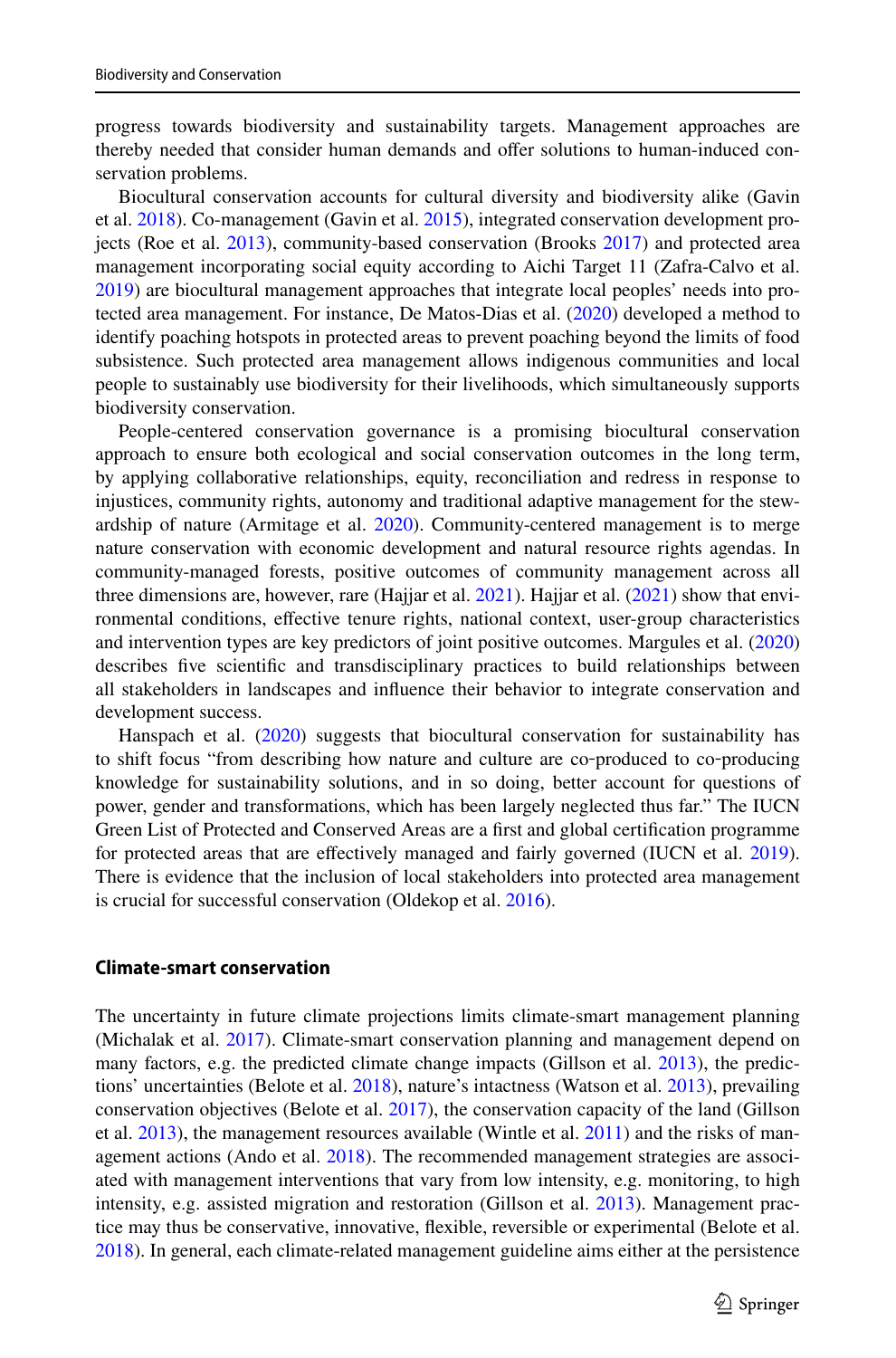and resistance of biodiversity despite climate change (Lawrence et al. [2021](#page-23-19)), or at the adaptation of biodiversity to climate change (Gross et al. [2017\)](#page-22-5). The persistence strategy is primarily used for intact ecosystems under low to moderate pressures. If the threat is imminent and conservation objectives are of utmost importance, the resistance strategy can be applied. In the face of rapid climatic changes, the resistance course can be used to save time while preparing strategies to handle the inevitable change of ecosystems. Management strategies that accommodate to unavoidable changes are required for ecosystems that will be heavily and rapidly afected by climate change. 'No-regret' strategies intend to achieve conservation benefts irrespective of climate change (Hallegatte [2009\)](#page-22-13). However, climate-smart management approaches are derived from conservation literature that is biased towards specifc species, ecosystems and regions (Felton et al. [2009\)](#page-21-14). Consequently, those climate-wise management recommendations can involve contextual drawbacks. In addition to these climate-smart strategies, protected area management is also expected to mitigate climate change by compensating greenhouse gas emissions, e.g. through forestation (Kintisch [2013\)](#page-23-20).

Ecological restoration is recommended for ecosystems that are characterized by high climate change vulnerability (Gillson et al. [2013\)](#page-22-12) or low conservation value (Belote et al. [2018\)](#page-19-8). Restoration is an intense management intervention to recreate an ecological state prior to degradation (Cairns et al. [2012](#page-20-12)). Restoration targets include the re-establishment of individual species, communities, ecosystem functions and services or other landscape features. Conservationists apply passive and active restoration. In passive restoration, ecosystems restore without human intervention. In protected areas, restoration increases habitat extent, quality and connectivity (Cairns et al. [2012](#page-20-12)). Restoration is, however, only meaningful when the threats to restoration targets have been mitigated or removed (Venevsky and Venevskaia [2005\)](#page-26-17). Hence, restoration is difficult under persistent climate change impacts.

A special type of restoration is rewilding. Rewilding is about decreasing human intervention and increasing the self-regulatory ability of ecological and evolutionary processes focusing on the reestablishment of former species assemblages (Svenning et al. [2016](#page-26-18)). Rewilding can be applied to large extents in contrast to other conservation practices that require intensive human control. Nevertheless, rewilding is also controversial since a lack of control may lead to ecological consequences over large extents that are not intended (Corlett [2016\)](#page-20-13). Because ecological restoration and rewilding cannot compensate for the loss of biodiversity, sustaining pre-existing biodiversity takes priority (Moreno-Mateos et al. [2015](#page-24-13)). There is, moreover, evidence that restoring degraded habitats is much more expensive than protecting intact habitats (Wilson et al. [2014\)](#page-27-6).

Assisted migration refers to the translocation of species and populations to safeguard those that cannot keep track with climate change velocity (Hendricks et al. [2016](#page-22-14)). Assisted migration programmes prefer rare and endangered species, but the assisted colonization of pre-adapted ecotypes of keystone species can be more efective for biodiversity conservation in general (Kreyling et al. [2011](#page-23-21)). Nevertheless, assisted migration between protected areas includes the ecological risks of introducing non-native species (Olden et al. [2011](#page-24-14)). If assisted migration does not work, ex-situ conservation can be the last chance for some species to persist under climate change.

There is, however, a huge discrepancy between restoration theory and practice (Chazdon et al. [2017](#page-20-14)). Restoration programs often use top-down approaches and are applied to small scales using methods that are neither cost-efective nor designed to achieve multiple benefts and long-term sustainable outcomes at larger scales (Holl [2017\)](#page-23-22). Ecological restoration requires a more holistic approach considering the local social, cultural and economic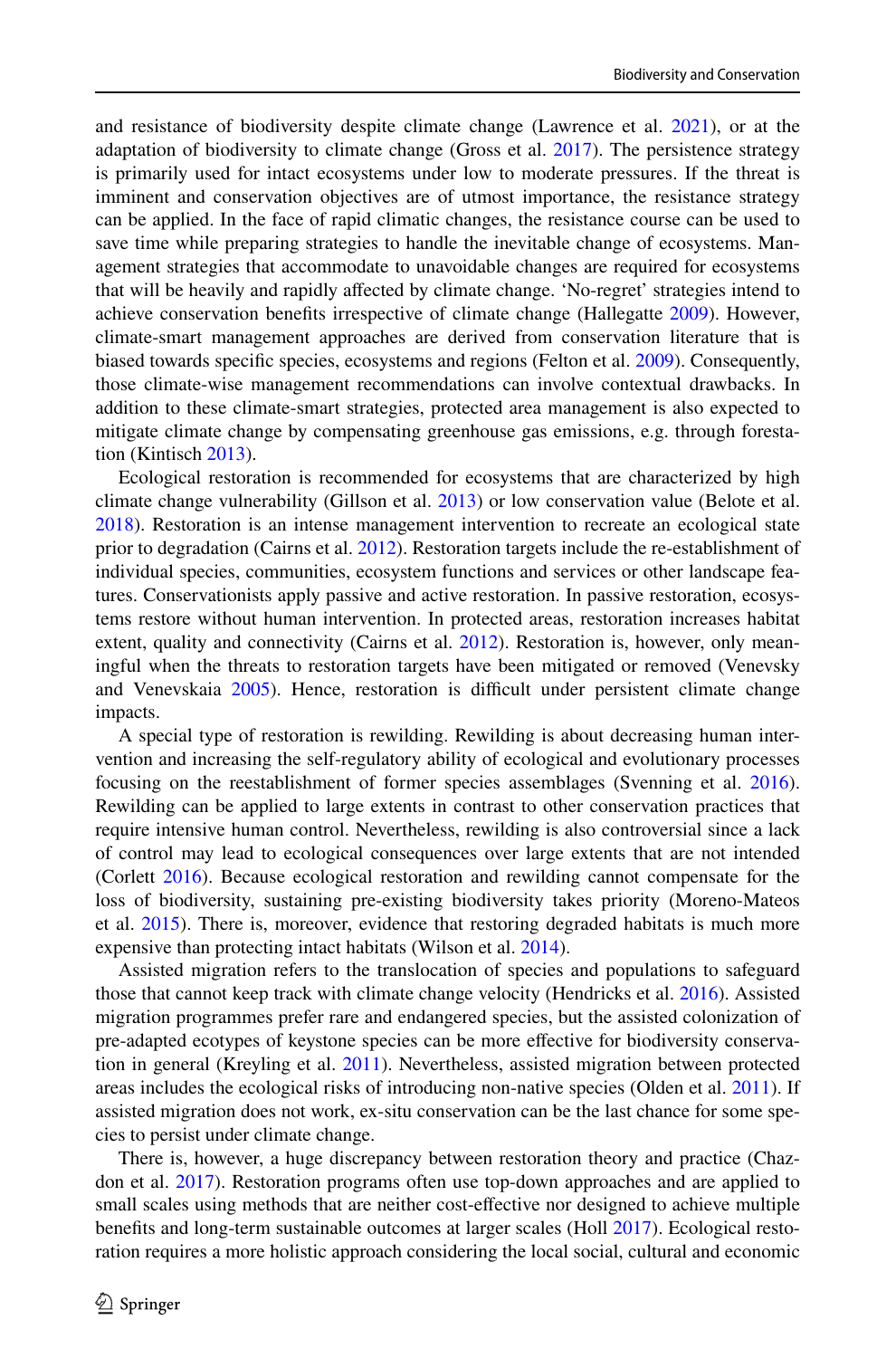context, needs and dynamics to achieve multiple benefts at larger scales such as climate mitigation, biodiversity conservation, socio-economic benefts, food security, and ecosystem services (Chazdon and Brancalion [2019](#page-20-15)). If we consider restoration as a holistic system, this can allocate resources in cost-efective ways. One such approach is to intersect best available spatial information to locate areas where the most benefcial and feasible restoration outcomes overlap (Brancalion et al. [2019\)](#page-20-16).

#### **Biosecurity interventions and surveillance**

The assessment and monitoring of invasion pathways such as through hikers (Hemp [2008](#page-22-15)), ornamental plantings (Foxcroft et al. [2008](#page-21-15)) and transported goods are required for efective biosecurity interventions and surveillance (Toral-Granda et al. [2017](#page-26-19)) and can be very use-ful to guide effective and efficient management of invasive species (Foxcroft et al. [2019](#page-21-16)). Transported goods and tourists' equipment could, for instance, be disinfected and planting of non-native species inside protected areas prohibited. Particularly, open remote sensing products and species distribution models help to map and predict the spread of invasive species over large spatial and temporal extents (Devkota et al. [2020](#page-20-17)).

### **Economic valuation**

Economic valuation and instruments are helpful to reveal the monetary benefts of protected areas to people. Market-based incentives such as environmental certifcations, Payments for Ecosystem Services and multi-lateral approaches such as United Nations Reducing Emissions from Deforestation and Forest Degradation (REDD) are to give decision-makers fnancial reasons for conservation. For instance, environmentally sustainable products from protected areas can be promoted by organizations and businesses that share their proft with the local producer (Edwards and Laurance [2012](#page-21-17)).

Financial conservation incentives might especially support developing countries because they contain high biodiversity but tend to societal poverty and injustice, and overconsumption of natural resources for the sake of their development. This is why conservation-oriented organizations and governments fnancially and technically invest into conservation within developing countries in order to build the countries' self-reliance in the conservation context (Paknia et al. [2015](#page-24-15)). Many businesses that enter protected areas and harm nature are only proftable due to governmental subsidies such as tax breaks, direct payments, price supports, cheap fossil fuel, road infrastructure and the free provision of common-property resources (Myers [1998\)](#page-24-16). The discontinuation of perverse subsidies to environmentally harmfully businesses is one target of the CBD (Merckx and Pereira [2015](#page-24-17)).

It is, however, challenging to assess all environmental costs and benefts and incorporate them into cost–beneft analyses and impact assessments. Until now, most economic assessments underestimate nature's values or do not even include the entire range of nature's values such as option or intrinsic values (Maron et al. [2013](#page-24-18)). Moreover, marketing the natural capital of protected areas can also confict with conservation. The reason for this is how natural capital is conventionally considered. Natural capital is usually viewed as an input into producing outputs of benefts to people that is not diferent from any other types of capital. However, natural capital is very diferent from other forms of capital, if it can be perceived as a type of capital at all. Natural capital holds irreversible, renewable, restorative, biotic and evolving properties; option values for coming generations; and was not made by humans (Mayer [2019](#page-24-19)). It is therefore risky to apply conventional economic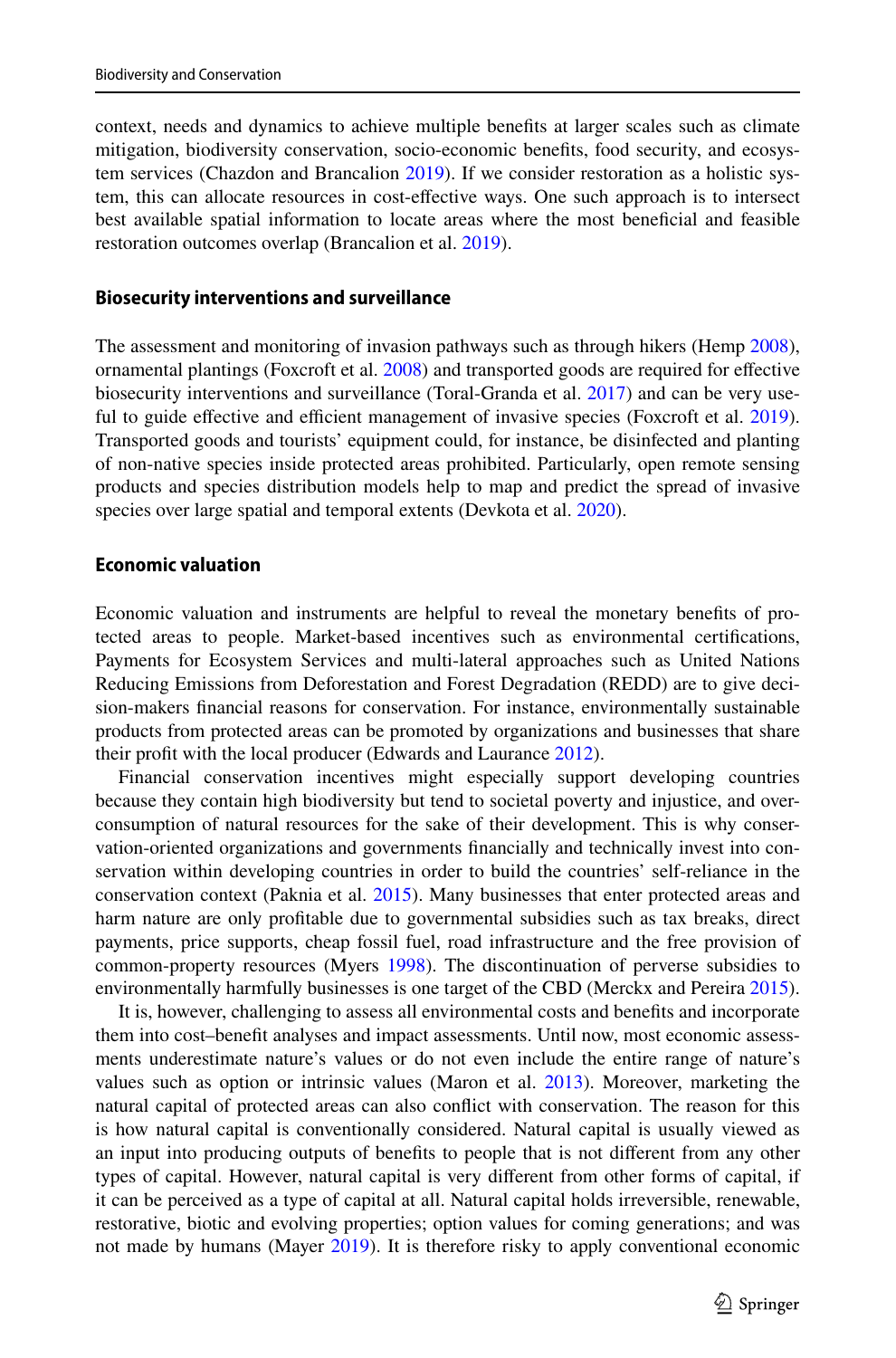approaches to managing natural capital. In contrast to the economic valuation of nature, a purely intrinsic valuation is not compatible with market-based conservation approaches either. This is why Mayer (Mayer  $2019$ ) advocates a dual approach of using accounting approaches to maintaining and restoring existing natural assets, and economic valuations to additional natural investments because the dual approach avoids the risks of degrading natural assets inherent in economic valuations and of preventing people from using nature's benefts inherent in accounting approaches. Furthermore, monetary conservation incentives can restrict the traditional use of natural resources, which can modify the human perception of nature's values from subsistence to money related (Chervier et al. [2019\)](#page-20-18). This can cause non-compliance with conservation regulation when payments stop.

### **Funding**

Protected area management requires fnancial resources for staf, equipment and infrastructure. Funding from (inter-)national conservation organisations and governmental agencies still needs to increase (Watson et al. [2014\)](#page-26-1), even though conservation funds have significantly grown over the last four decades (Zaradic et al. [2009\)](#page-27-7). The World Bank spends, on average, US \$275 million annually to protect areas in developing countries (Hickey and Pimm [2011\)](#page-22-9). As a comparison, the United States spent threefold the amount for military purposes in 2014 (Primack and Sher [2016](#page-25-6)). Shifting priorities of large funding bodies to conservation issues would boost conservation efectiveness globally (Rands et al. [2010](#page-25-17)). Funds can usually produce greatest conservation benefts if they are concurrently spent on management enforcement and protected area expansion (Adams et al. [2019b\)](#page-19-11). Nevertheless, misalignment between funding flows, conservation and development needs is frequently observed, particularly in the tropics, where hotspots of biodiversity meet human pressures and development needs (Reed et al. [2020\)](#page-25-15). Hence, future research is required on how funding is linked to governance stability, socio-political conficts, inequality, political or military alliances, colonial legacies, or even other conservation targets such as climate change mitigation as well as conservation and development outcomes.

#### **Data and monitoring advances**

A lack of information and knowledge limits effective and efficient conservation. Open access publications, open data and open-source software help to gather and share conservation data and knowledge. Global information systems, data repositories, databases and single data sets play a central role in sharing global conservation data and knowledge. Many such data systems even enable citizen scientists to contribute to data collection, monitoring and analysis, i.e. crowdsourcing (McKinley et al. [2017](#page-24-20)). Such open-access initiatives can thus foster conservation effectiveness and efficiency.

Times-series data is particularly valuable for conservation planning (García‐Barón et al. [2020\)](#page-21-18). Monitoring can be realised by feld stations, feld surveys and remote sensing techniques, and ideally combinations thereof (Haase et al. [2018](#page-22-16)). The International Long-Term Ecological Research network (ILTER) is one example of long-term environmental monitoring stations across four continents. Ideally, each protected area would contain such monitoring stations that could be run by protected area staff. To compare results from different localities, such standardized monitoring methodology is needed (Haase et al. [2018\)](#page-22-16).

Remote sensing is a quickly developing method for environmental data collection and monitoring that facilitates time- and cost-efficient biodiversity observations, which is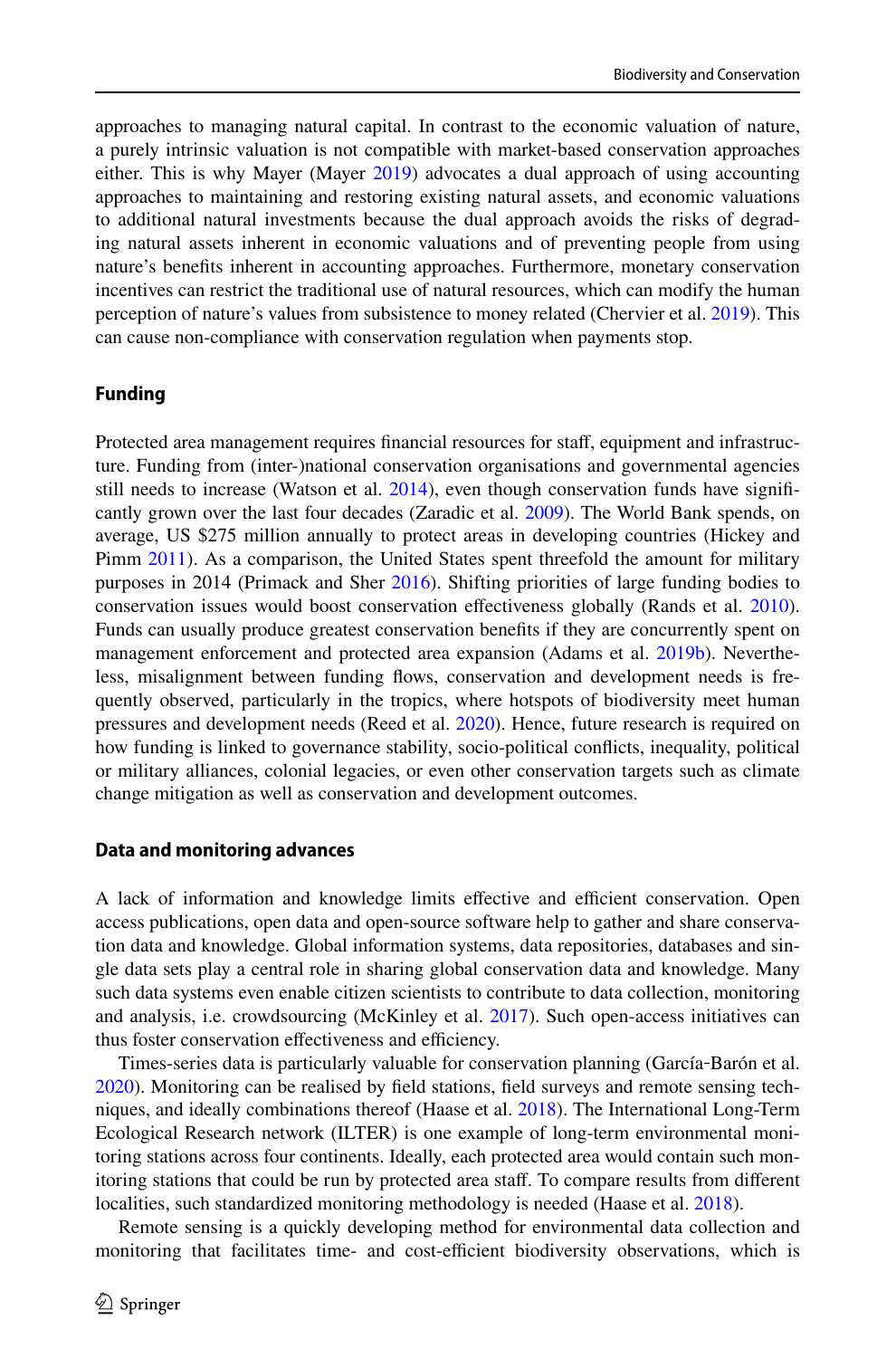particularly important for conservation while nature is rapidly changing (Rocchini et al. [2019\)](#page-25-18). Rose et al. ([2015\)](#page-25-19) have identifed ten major opportunities on how remote sensing can support conservation, addressing e.g. the monitoring of species distributions, ecosystem functioning and services, land use change, habitat degradation, climate change impacts and management efectiveness. Remote sensing products can also be used to plan protected area networks (Wegmann et al. [2014\)](#page-26-20). Remote sensing data are used to monitor the status of protected areas, such as indicated by vegetation patterns (Hoffmann et al. [2019b\)](#page-22-17), human disturbance and the distribution of native, non-native and migratory species (Gillespie et al. [2015\)](#page-22-18). Since developments outside protected areas afect the interior qualities of protected areas (Hellwig et al. [2019](#page-22-19)), the surroundings of protected areas should be monitored, too. Such time- and cost-efficient biodiversity assessments support conservation planning and management across large geographical extents, where the collection of feld data is not feasible (Devkota et al. [2020](#page-20-17)). Field observations are, however, inevitable to validate remotely sensed information about biodiversity and the environment (i.e. ground-truthing) (Horning et al. [2010\)](#page-23-23).

If biodiversity is the conservation target, protected area planning and management will have to measure biodiversity. However, measurements mostly focus on biodiversity surrogates at some agreed level such as diversity indices and combinations thereof since it is impossible to assess all dimensions of biodiversity from genetic to ecosystem diversity (Socolar et al. [2016\)](#page-26-21). This might mislead planning and management since species richness changes are uncoupled from changes in other biodiversity metrics (Hillebrand et al. [2018](#page-22-20)). Once surrogates are chosen, systematic procedures should be applied to assess biodiversity priority areas for conservation. These procedures are predominantly based on the complementarity and irreplaceability of areas but persistence and vulnerability are increasingly addressed under global (climate) change as well (Margules et al. [2002](#page-24-21)).

The optimisation of sampling techniques is a hot topic in conservation, too (Serra‐Diaz and Franklin [2019\)](#page-25-20). Optimisation means collecting more information in a shorter time and at lower costs. The ratio between the amount of information collected and sampling efort (i.e. time and costs) can be increased, particularly in vegetation surveys (Hofmann et al. [2019c\)](#page-22-21). Opening and communicating this knowledge about optimised feld sampling promotes efficient protected area management. Advanced techniques are emerging to record biodiversity data, e.g. artifcial intelligence-assisted remote sensing (Horning et al. [2010](#page-23-23)), automatic species identifcation (Barré et al. [2017](#page-19-12)), DNA barcoding (Hebert et al. 2003), compilations of phylogenetic information (Antonelli et al. [2014\)](#page-19-13), non-invasive methods for individual identifcation, crowdsourcing for species distribution data and sampling approaches for remote and low-technology areas, including traditional knowledge from indigenous communities (Pimm et al. 2015). Species can increasingly be ftted with data loggers that track their movements and activities since these devices shrink in size due to technological advancements (Allen and Singh [2016](#page-19-14)). Novel assessments of species diversity use acoustic data, e.g. the echolocation calls of bats, occupancy indices and even socio-economic data (Collen et al. [2013\)](#page-20-9). The temporal development of threatened populations and species can, for instance, be refected by the Red List Index (Butchart, Akcakaya et al., 2006) and the Living Planet Index (WWF, 2018). These indices integrate measures of genetic diversity, population abundance and range size to estimate extinction risk. These indices are used to prioritise species and populations for conservation eforts.

Estimates of biodiversity ignorance within databases will help identify knowledge gaps, design surveys and assess model uncertainties (Hortal et al. [2015](#page-23-16)). Data bias implies uncertainty in all applications of such data. Uncertainty may prevent decision-makers from acting. Therefore, uncertainty estimates need to be well considered and communicated.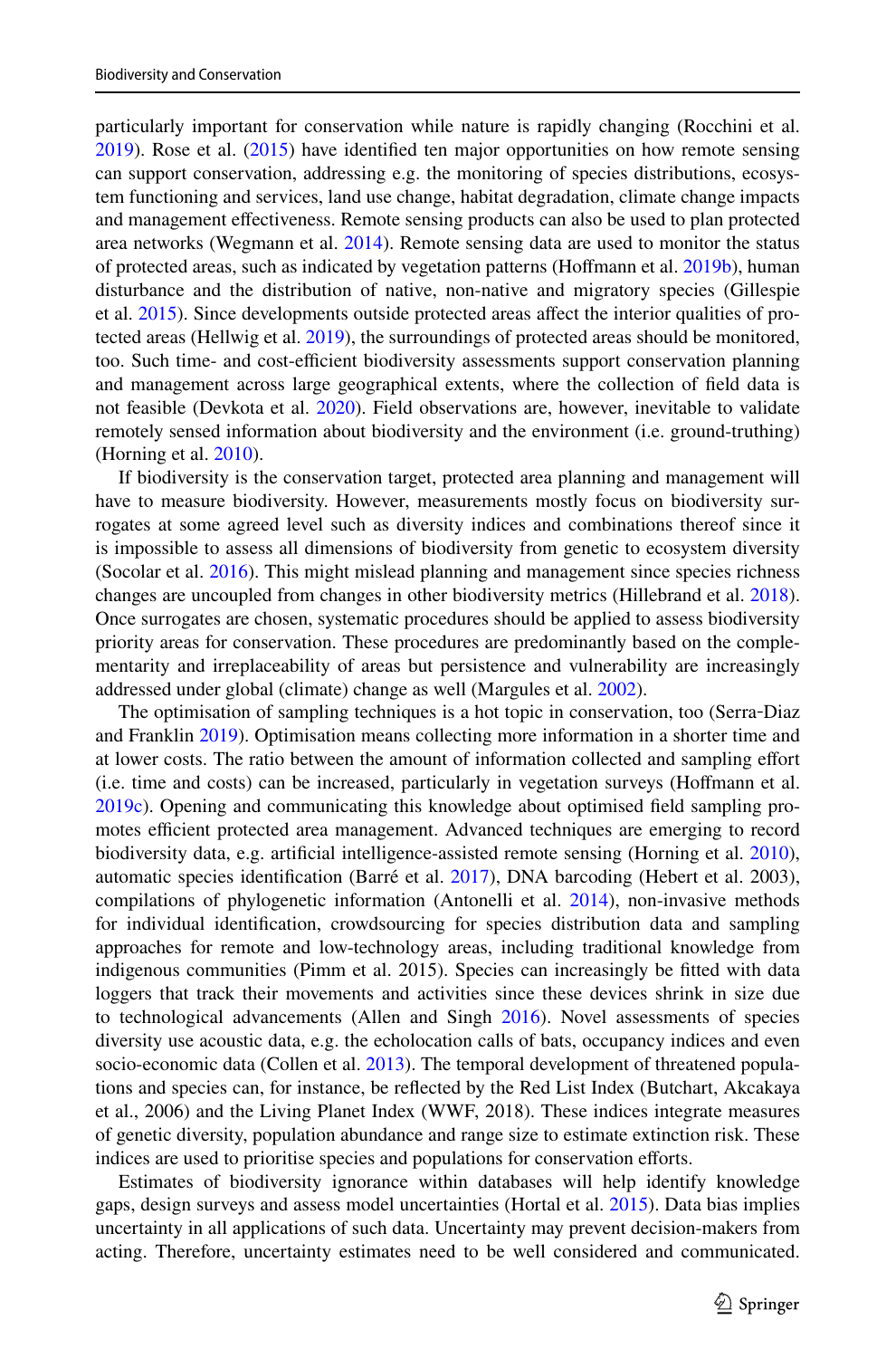There are approaches to decision-making in the conservation context that account for model uncertainties (Polasky et al. [2011\)](#page-25-21). Model uncertainties can be minimized by considering past dynamics (Di Marco et al. [2015](#page-20-19)), sensitivity analysis and null-models (Feeley and Silman [2010\)](#page-21-19), and by using as many relevant hypotheses, data and models as possible (Conroy et al. [2011\)](#page-20-20). Forecasts are improved by refned theories as well as by the consideration of scale-dependency, inadequacies of input data and sensitivity of projections to model structure and parameterisation (Whittaker et al. [2005\)](#page-26-22).

# **Systematic conservation planning**

Protected areas are the main tool for nature conservation. The global protected area estate has rapidly grown during the last few decades, which has been accompanied by stakeholders that express increasing and more diverse expectations towards protected areas (Watson et al. [2014\)](#page-26-1). Protected areas were originally established to conserve sacred grounds, iconic landscapes, wildlife or natural resources (Ladle et al. [2011](#page-23-24)). Nowadays they are expected to simultaneously conserve various biotic and abiotic features of nature, ecosystem functions, goods and services, and other human needs. Intact ecosystems inside protected areas deliver services, such as providing carbon storage, drinking water, resilience to natural hazards, and resources for humans and other species to adapt to rapidly changing environ-ments (Naughton-Treves et al. [2005\)](#page-24-22). Trade-offs between contrasting roles are therefore inevitable. The more roles are assigned to protected areas, the more likely protected areas will miss a role. If they are inefective, protected areas will be prone to degazettement, i.e. to a reduction in size, exploitation or status removal (Mascia and Pailler [2011](#page-24-23)). There is evidence that protected areas can fulfll multiple roles at the same time (Watson et al. [2014\)](#page-26-1). Due to the ongoing threats to biodiversity and growing human demands, stakeholders will, however, require protected areas to fulfll even more roles simultaneously in the future.

Systematic conservation planning is to design and manage protected areas in a way that they fulfll their roles. The original systematic planning framework postulates a six-stage protocol (Margules and Pressey [2000](#page-24-24)): (1) compile a solid data basis for the planning region; (2) set conservation targets; (3) review existing protected areas in the region; (4) select additional protected areas; (5) implement conservation action; and (6) maintain conservation values of protected areas. While the original protocol was predominantly considered to locate and design new protected areas, updated frameworks emphasize the adaptive management of established protected areas, i.e. the need to monitor, evaluate, and revise the management of protected areas if management effectiveness or efficiency is lacking. For example, a generically updated protocol by Sarkar and Illoldi-Rangel [\(2010](#page-25-0)) incorporates interactions between components and revision and reiteration of planning stages due to feedback between the components. Such adaptive management is particularly necessary when environmental conditions are changing such as under global change.

Conservation prioritisation is—like adaptive management—an integral part of systematic conservation planning (Sarkar and Illoldi-Rangel [2010\)](#page-25-0). To ensure protected area effectiveness and efficiency under limited management resources such as funds and staff, protected area planning and management must be prioritised according to both, conservation targets and threats prevailing (Bonebrake et al. [2019](#page-20-21)). Araújo et al. [\(2011](#page-19-15)), for instance, demonstrates spatial priorities for species conservation by modelling future species distributions under climate change and to what degree predicted distributions overlap with protected areas in Europe. Dobrovolski et al. ([2014\)](#page-21-20) show a global prioritisation of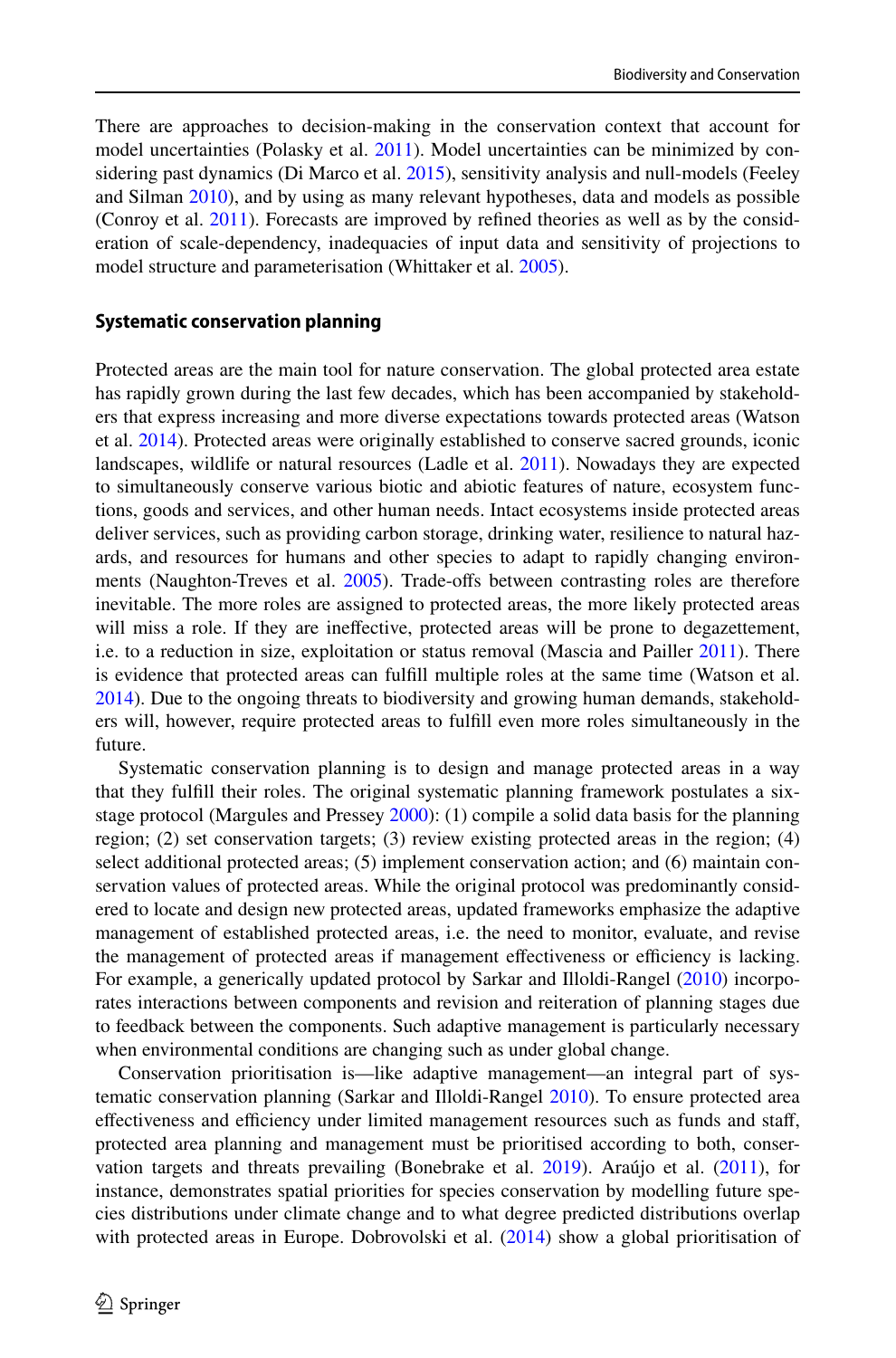protected areas that enables sufficient agricultural food production for a growing human population and the conservation of endangered terrestrial mammals. A recent study by Strassburg et al. [\(2020](#page-26-23)) prioritises areas for restoration to optimise biodiversity preservation and carbon sequestration worldwide.

The prioritisations and integration of local protected area planning and management into a wider spatial and temporal perspective, and into national and international policies would foster individual protected areas in solving global environmental problems beyond their local conservation benefts (Hofmann [2021\)](#page-22-22). Protected area networks and international agreements on nature conservation are two examples of large-extent conservation. Protected area networks and protected area connectivity support species migration and metapopulation dynamics, bufering detrimental efects of climate change on biodiversity (Lehikoinen et al. [2019](#page-23-6)). The establishment of continent-wide protected area networks and migration corridors is therefore essential to safeguard high biodiversity. 'Protected Connected' (ProtConn) is a recently developed global indicator to measure connectivity inside terrestrial protected area systems (Saura et al. [2018](#page-25-22)). In addition to protected area connectivity, spatially dynamic protected areas could also protect migrating species on their ways (Alagador et al. [2014\)](#page-19-16), even though mobile protected areas are hard to realise in cultural landscapes. New protected areas should be established in places where species will fnd suitable niches under climate change (Ferreira et al. [2019](#page-21-21)). A diverse landscape matrix between protected areas generally decreases landscape resistance for species move-ment and gene flow (Daily et al. [2001](#page-20-22)), which can be realised by agro-forestry systems, for example (Bhagwat et al. [2008](#page-19-17)). Furthermore, in the face of continuing threats such as climate change, the temporal perspective of conservation planning needs to be long-term. Accordingly, it is vital to understand past dynamics to predict future developments and thus improve conservation planning and management despite permanent change (Hannah et al. [2002\)](#page-22-23).

#### **Adaptive management**

Since biodiversity and abiotic environments are changing over time, conservation planning and management must become dynamic. Future predictions are to some degree uncertain and uncertainty may prevent decision-makers from acting. A variety of methods can, however, account for model uncertainties (Moilanen et al. [2009\)](#page-24-25). The challenge is consequently to develop systematic conservation planning and management that is robust to uncertainty.

Among several approaches to efective protected area governance and management (Worboys et al. [2015](#page-27-8)), adaptive management is a key concept to ensure the enduring efectiveness, and also efficiency, of protected areas in the light of uncertain future developments (Allen et al. [2011](#page-19-18)). Adaptive management is an integral part of modern frameworks of systematic conservation planning (Sarkar and Illoldi-Rangel [2010](#page-25-0)). The higher the uncertainty is, the higher is the necessity of adaptive management to achieve management efectiveness. The fundamental components of adaptive management are the continual evaluation of management effectiveness and the continual adaptation of management efforts to maintain or increase the management efectiveness. Adaptive management can thus address any management challenge that involves a measurable conservation target, management result and management efort required to reach the result. The iterative approach of adaptive management enables well-grounded decision-making despite uncertainties in the system. Uncertainty is reduced by regular system monitoring that is used to evaluate management efectiveness. Adaptive management thus means continuously learning about a system in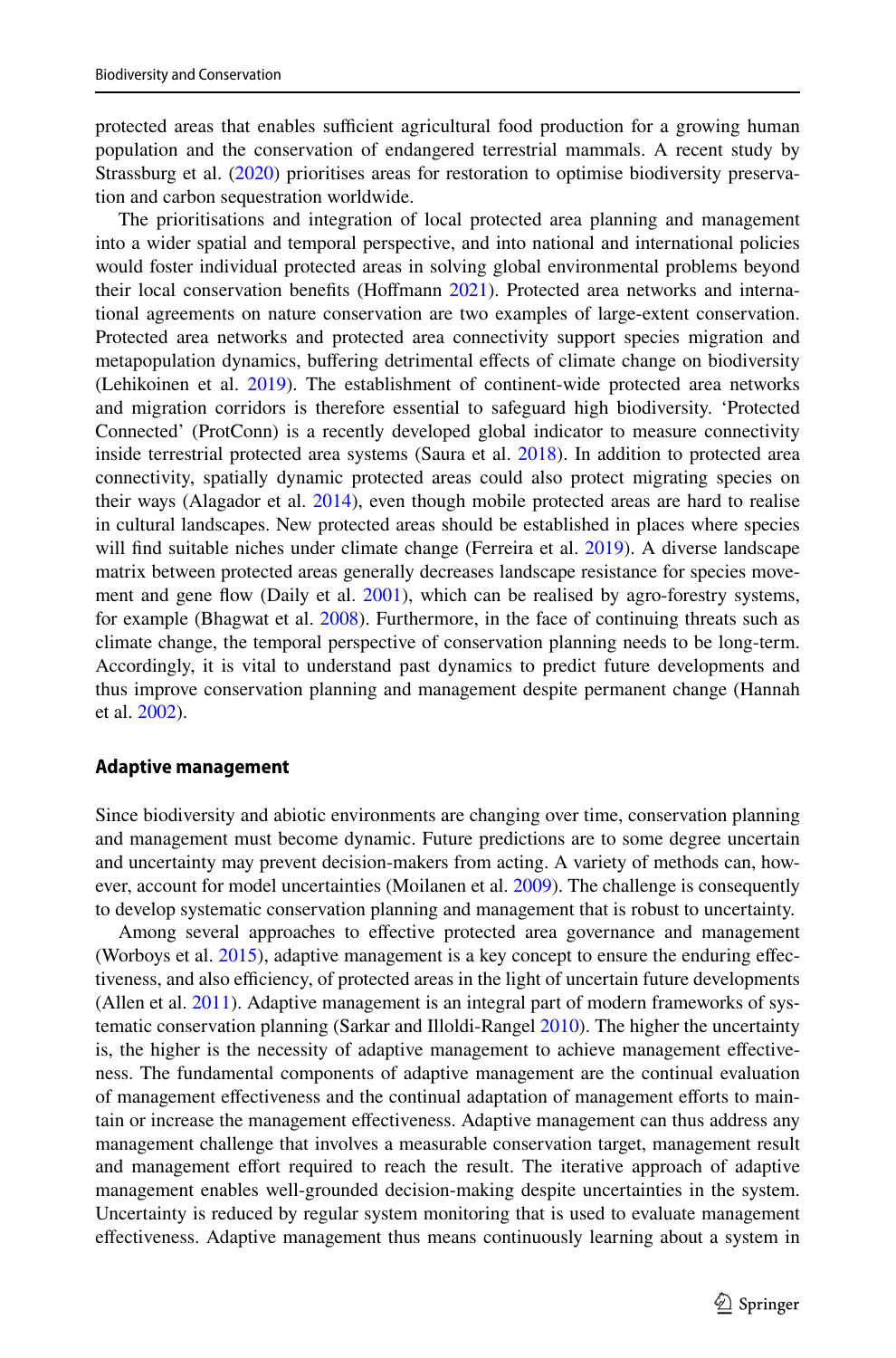order to be able to change the system. In this way, adaptive management can improve management efectiveness. If management efectiveness is monitored, and knowledge transfer and adaptation of management are sufficiently funded and realized, the major challenge of adaptive management will be to implement a reasonable balance between long-term and short-term management effectiveness (Williams [2011](#page-26-24)).

An adaptive management cycle is grounded on principles of systematic conservation planning (Sarkar and Illoldi-Rangel [2010](#page-25-0)), including adaptive conservation management in the face of environmental changes (Gillson et al.  $2019$ ). The scientific foundation of an adaptive management cycle is based on the monitoring and evaluation of management. Monitoring management efectiveness implies up-to-date data on given conservation targets in relation to management action. Monitoring enables the evaluation of management efectiveness. Every evaluation approach is prone to contextual shortcomings, which decrease the credibility and accountability of evaluation results (Adams et al. [2019a\)](#page-19-19): sophisticated evaluation methods have to consider counterfactual thinking and confounding factors. Monitoring and evaluating management efectiveness can also be used to estimate the risk of losing management efectiveness under future scenarios. A lack of monitoring and research makes it difficult to evaluate progress towards management targets, which is particularly challenging under-resourced management.

Recent developments aim at closing the diferent data and knowledge gaps that result from a lack of monitoring and restricted access to literature and data bases. Long-term and in-situ monitoring programmes, e.g. ILTER, or new developments in remote sensing, e.g. Sentinel missions, can deliver data to observe protected areas almost continuously. Citizen science can complement professional monitoring and research in disciplines where reliable data can be recorded by amateurs (McKinley et al. [2017](#page-24-20)). Open-access literature, opensource software and open data help to spread information and knowledge.

Conservation management plans will be adjusted in the adaptive cycle if research and monitoring reveal deficits in management effectiveness or efficiency. Alternative management plans are then discussed, prioritised and decided on in a preferably open and democratic debate integrating and consulting stakeholders, such as scientists, managers, governments, policy-makers, non-governmental organisations, local people and the general public. The consideration and prioritisation of ecological, social, legal and economic aspects make adaptive management plans comprehensive and transdisciplinary. This process is a three-level approach moving from management goals to management options and then to management action. However, uncertain future developments may also require revisiting conservation targets. Stakeholders then agree on several management plans tracking diferent targets that can be followed under alternative future scenarios. Accordingly, emerging management plans can be both, reactive (i.e. responding to impacts already present) and anticipatory (i.e. preparing for future developments). Management plans should thus include a short and long-term perspective.

The implementation of resulting management plans is conducted via funding, legislation, infrastructure, equipment and the engagement of citizens. This adaptive management cycle is closed with the execution of management plans and another cycle starts with monitoring management effectiveness and efficiency.

## **Towards a global information system for area‑based conservation**

Although global conservation eforts are growing, the Aichi Biodiversity Targets were not be met by 2020 (Díaz et al. [2019\)](#page-21-3). Because humans progressively dominate the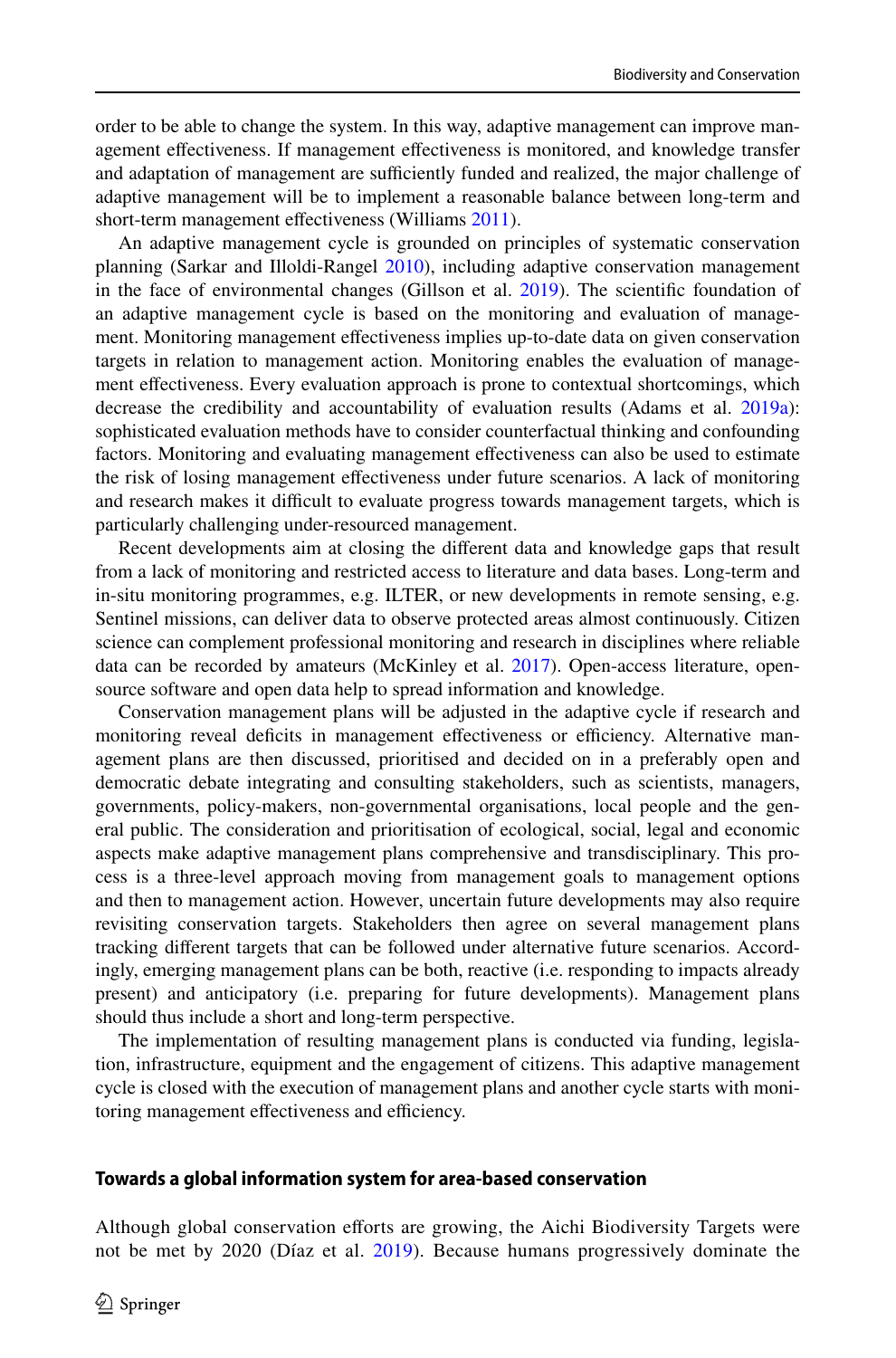earth's systems, area-based conservation increasingly integrates the human dimension (Ellis [2019](#page-21-22)), which is also recognized by the SDG 14 and 15. The SDGs generally incorporate human development and nature conservation by addressing poverty, inequality, climate change, environmental degradation, prosperity, peace and justice. The authors of the report from the 7th Intergovernmental Science-Policy Platform on Biodiversity and Ecosystem Services (IPBES) plenary session suggest diverse environmental, economic, societal and political actions that are required to attain these targets (Díaz et al. [2019](#page-21-3)).

Many of these actions relate to area-based conservation: promoting sustainable resource management, agriculture and fshery; implementing hunting and fshing quotas; applying multifunctional spatial planning; establishing protected areas; reducing habitat fragmentation; reducing poverty and inequality; promoting technology, innovation and investments in conservation; generating and sharing knowledge; and promoting education. In all these examples, capacity building, integrated management and cross-sectoral approaches need to be adopted pre-emptively to account for trade-ofs between stakeholders (Díaz et al. [2019](#page-21-3)). The UNESCO Man and Biosphere Reserves are successful examples of such integrated and transdisciplinary conservation approaches (Dyer and Holland [1988](#page-21-23)). By merging biodiversity conservation and ecosystem services, protected areas help to reach the biodiversity and sustainable development goals alike (Dinerstein et al. [2019](#page-21-24)). Unfortunately, the discussion about the effectiveness and efficiency of areabased conservation is less vigorous these days because we could not meet any of the Aichi Targets by 2020 (Díaz et al. [2020\)](#page-21-25).

Area-based conservation can offer solutions to the environmental problems of the Anthropocene and are preferred conservation policies for conservationists given climate change (Hagerman and Satterfeld [2014\)](#page-22-25). Aichi Target 11 sets a terrestrial protected area coverage of 17% as an international conservation target, but protected area extent does not indicate conservation efectiveness (Visconti et al. [2019](#page-26-3); Geldmann et al. [2019\)](#page-22-0). For that reason, a certain degree of management efectiveness of the global protected area estate should become a legally binding global target as well. While the global protected area coverage of species and ecosystem diversity is well investigated, a global analysis

| Challenges                                       | Opportunities                                                                  |
|--------------------------------------------------|--------------------------------------------------------------------------------|
| Human land use                                   | Biocultural and people-centered conservation                                   |
| Climate change                                   | Climate-smart conservation                                                     |
| Invasive alien species                           | Biosecurity interventions and surveillance                                     |
| Human conflicts                                  | Biocultural and people-centered conservation                                   |
| Financial requirements                           | Economic valuation, more funding and shifts in funding<br>priorities           |
| Insufficient data and monitoring                 | In-situ monitoring techniques, remote sensing and open data<br>infrastructures |
| Multiple simultaneous challenges                 | Systematic conservation planning and prioritization                            |
| Uncertain future developments                    | Adaptive management                                                            |
| Information deficit at the local to global level | Global information system                                                      |

<span id="page-16-0"></span>**Table 1** Challenges and associated opportunities of area-based conservation in reaching biodiversity and sustainability goals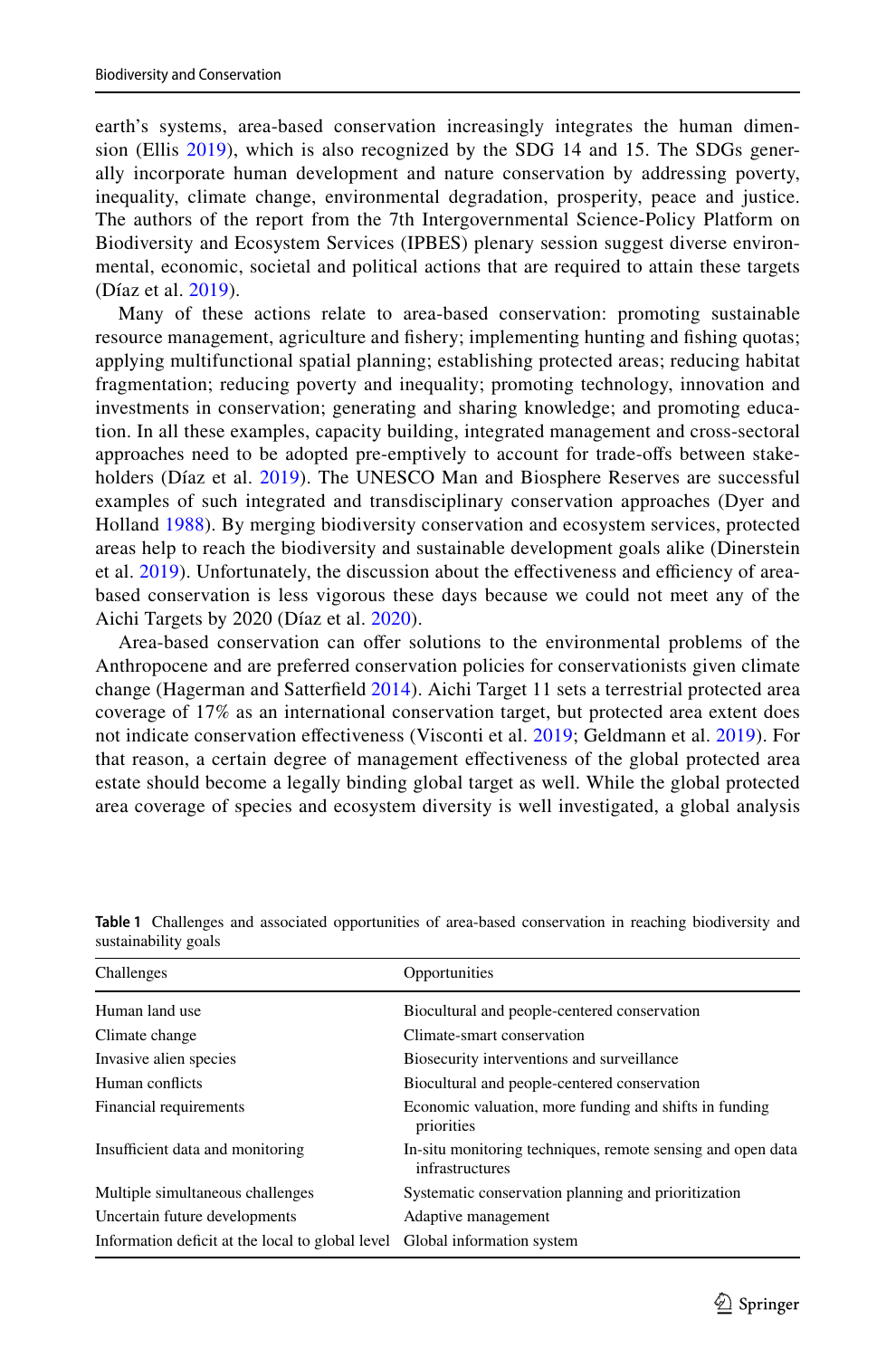of protected areas covering genetic as well as functional diversity, and ecosystem services is still missing, but necessary to report progress towards Aichi Target 11.

As depicted above, there are many individual challenges and opportunities of efective area-based conservation (Table [1](#page-16-0)). However, a comprehensive analysis that reveals the complex relationships between various conservation targets, threats, challenges and opportunities of efective management across the global protected area estate has not been realised yet. In my opinion, this is a main future, albeit ambitious perspective in conservation. Such a comprehensive and global analysis should be updated frequently with most recent data. A global information system can provide these pieces of information for individual protected areas and protected area networks, to ensure the long-term preservation of nature by protected areas across the globe. It is consequently necessary to establish long-term monitoring of nature, threats and management efectiveness within protected areas all over the world. Artifcial intelligence and deep learning are promising computational technologies for nature conservation since they enable an automated classifcation of big monitoring data (Lamba et al. [2019](#page-23-25)). Nevertheless, resources for monitoring are limited. Given that, only a selection of variables can be prioritised. Scientists have recently argued for sets of essential variables that refect states and trends of nature. These essential variables relate to climate (Bojinski et al. [2014](#page-20-23)), oceans (Constable et al. [2016](#page-20-24)), biodiversity (Pereira et al. [2013\)](#page-24-26), geodiversity (Schrodt et al. [2019](#page-25-23)) and progress towards SDGs (Reyers et al. [2017\)](#page-25-24). The definition of essential variables has led to advances in data collection, storage, distribution and use (Kissling et al. [2015](#page-23-26)) that are essential to big data analyses (Runting et al. [2020\)](#page-25-25). Remote sensing and long-term ecological research stations are sophisticated techniques to monitor essential variables.

Outcomes from such big data analyses can form the scientifc foundation of adaptive area-based conservation and other approaches to systematic conservation planning (Fig. [1\)](#page-18-0). There are many examples of adaptive management frameworks for conservation under rapid environmental changes (Rist et al. [2013\)](#page-25-26). For instance, Gillson et al. ([2019\)](#page-22-24) developed an advanced adaptive management cycle providing appropriate tools and approaches for integrating multiple forms of evidence to understand and manage complex dynamic systems. Such adaptive management concepts help to model future dynamics of nature for social, political and economic criteria and developments. These frameworks can be applied to individual protected areas and OECMs, or networks. Adaptive management of a network of areas requires cross-scale communication and coordination. Global information systems involving analyses of data from remote and in-situ monitoring can then inform these management regimes, and vice-versa (Fig. [1\)](#page-18-0).

The WDPA, DOPA, GD-PAME and PADDD Tracker could be the base of a global information system for area-based conservation. The DOPA already provides web services and applications that can be used to assess, monitor, report and model the state of and the pressure on protected areas (JRC [2021\)](#page-23-3). Indicators are provided which assess the progress towards meeting Aichi Target 11, and SDG 14 and 15 at country, ecoregion and protected area level. The data, indicators, maps, models and tools from the DOPA can assist protected area managers, policy makers, funding agencies, researchers and the CBD. The DOPA can particularly be of beneft to protected area management and development, resource allocation, and national and international reporting. The DOPA thus supports decision making and capacity building in area-based conservation. I therefore consider the further development and worldwide application of such a global information system as a promising perspective to enhance area-based conservation efectiveness and meet post-2020 biodiversity and sustainability targets from local to global scales.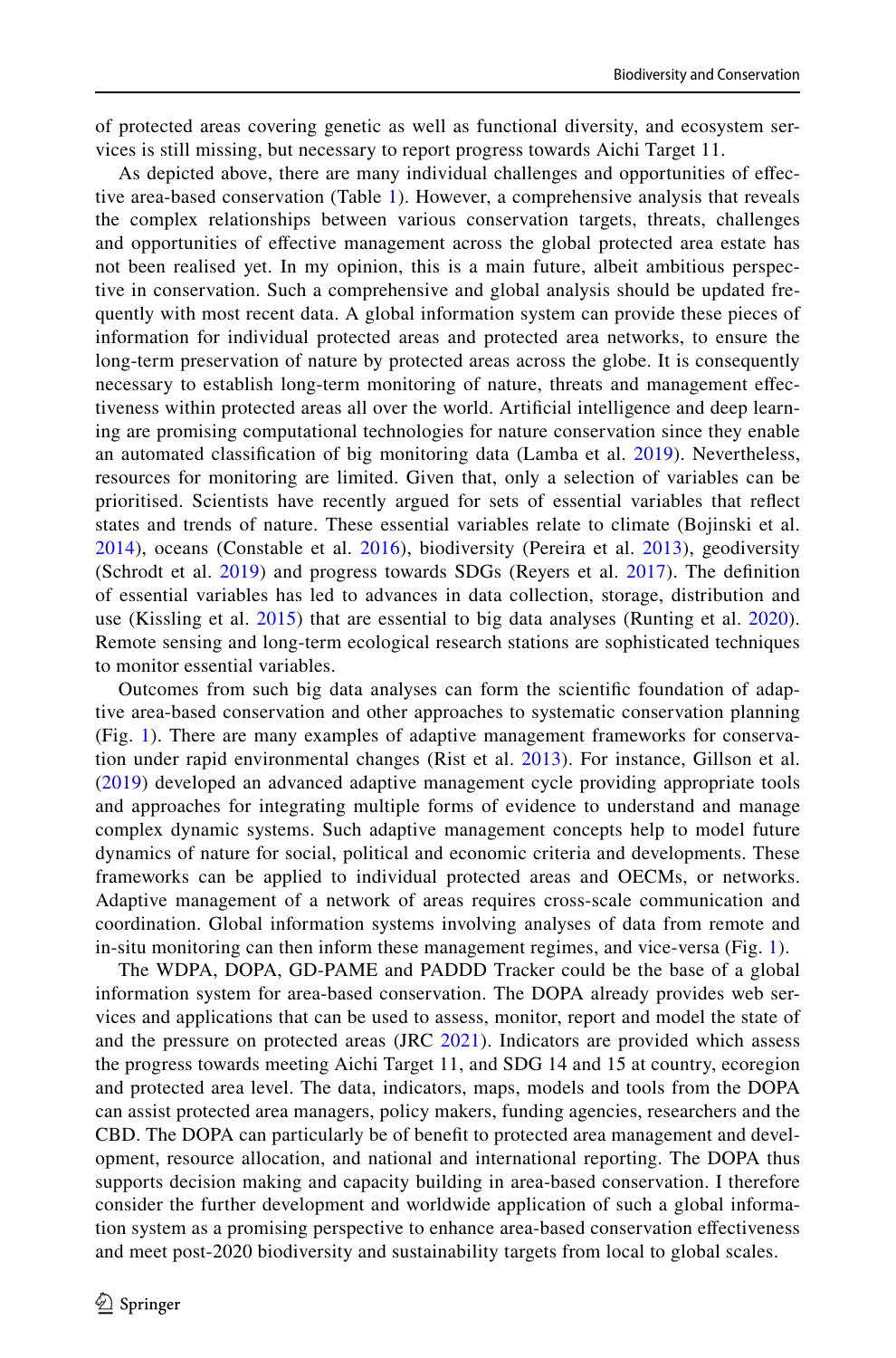

<span id="page-18-0"></span>**Fig. 1** Information cycle to support area-based conservation worldwide. Global information systems (e.g. DOPA) involving analyses of data from remote and in-situ monitoring provide information about areas' biotic and abiotic environment, and management effectiveness and efficiency. This information can be used for systematic conservation planning including adaptive management of individual protected areas, protected area networks and OECMs. Conservation governance and management is also to provide data about the biotic and abiotic environment, and the management effectiveness and efficiency to the global information system

**Acknowledgements** I am very grateful to my new-born son Hannes for motivating me to work on a liveable future Earth. I dedicate this paper to him. I am also thankful for the constructive comments of Carl Beierkuhnlein, Ludmila Rattis, and four anonymous reviewers on earlier versions of this manuscript.

**Author contributions** Not applicable.

**Funding** Open Access funding enabled and organized by Projekt DEAL. Not applicable.

**Data availability** Not applicable.

**Code availability** Not applicable.

# **Declarations**

**Confict of interest** The author declares that he has no competing interest.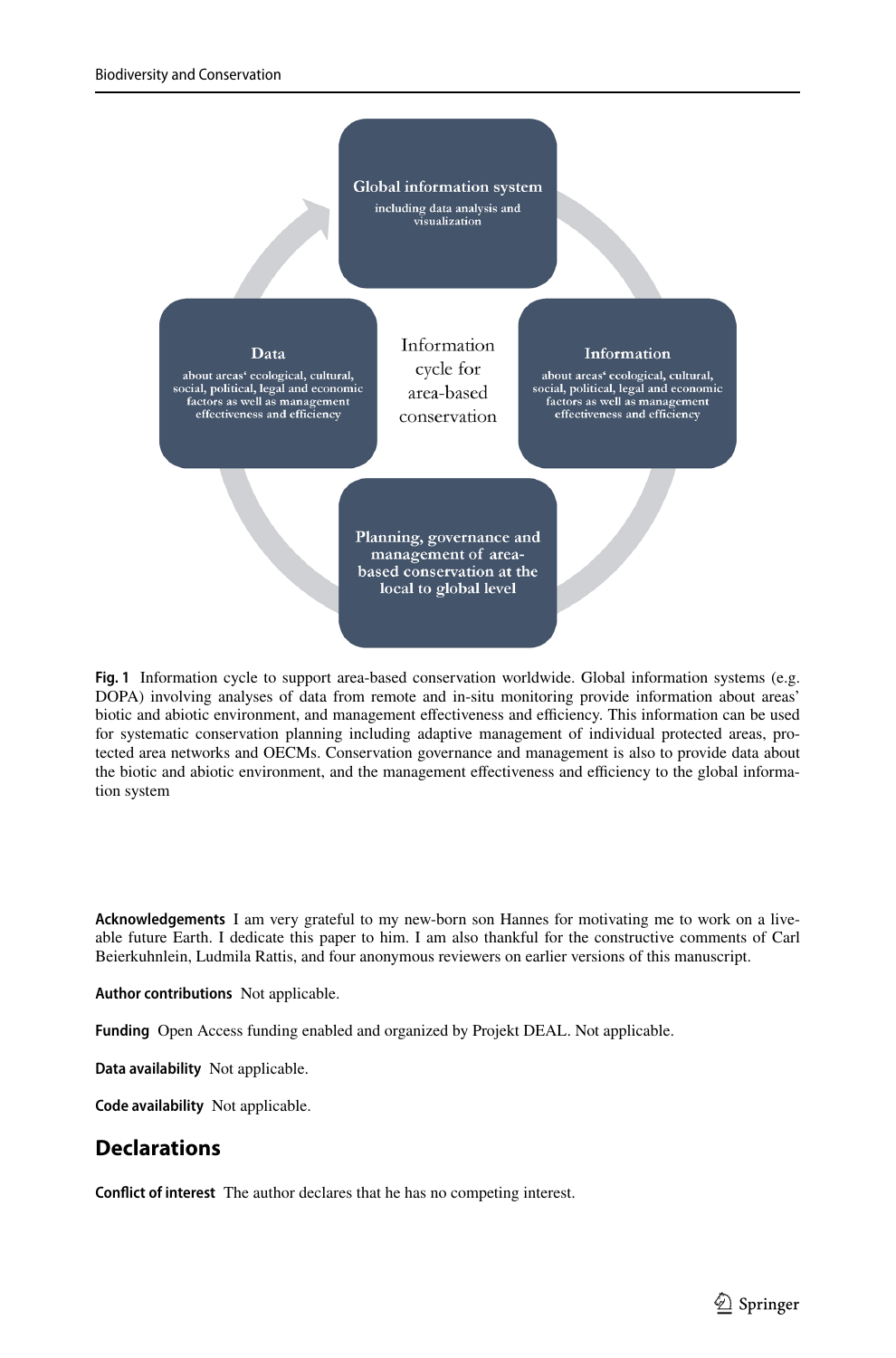**Open Access** This article is licensed under a Creative Commons Attribution 4.0 International License, which permits use, sharing, adaptation, distribution and reproduction in any medium or format, as long as you give appropriate credit to the original author(s) and the source, provide a link to the Creative Commons licence, and indicate if changes were made. The images or other third party material in this article are included in the article's Creative Commons licence, unless indicated otherwise in a credit line to the material. If material is not included in the article's Creative Commons licence and your intended use is not permitted by statutory regulation or exceeds the permitted use, you will need to obtain permission directly from the copyright holder. To view a copy of this licence, visit [http://creativecommons.org/licenses/by/4.0/.](http://creativecommons.org/licenses/by/4.0/)

# **References**

- <span id="page-19-19"></span>Adams VM, Barnes M, Pressey RL (2019a) Shortfalls in conservation evidence: moving from ecological efects of interventions to policy evaluation. One Earth 1:62–75. [https://doi.org/10.1016/j.oneear.](https://doi.org/10.1016/j.oneear.2019.08.017) [2019.08.017](https://doi.org/10.1016/j.oneear.2019.08.017)
- <span id="page-19-11"></span>Adams VM, Iacona GD, Possingham HP (2019b) Weighing the benefts of expanding protected areas versus managing existing ones. Nat Sustain 2:404–411. <https://doi.org/10.1038/s41893-019-0275-5>
- <span id="page-19-16"></span>Alagador D, Cerdeira JO, Araújo MB (2014) Shifting protected areas: scheduling spatial priorities under climate change. J Appl Ecol 51:703–713. <https://doi.org/10.1111/1365-2664.12230>
- <span id="page-19-3"></span>Allan JR, Watson JEM, Di Marco M et al (2019) Hotspots of human impact on threatened terrestrial vertebrates. PLoS Biol 17:e3000158.<https://doi.org/10.1371/journal.pbio.3000158>
- <span id="page-19-14"></span>Allen AM, Singh NJ (2016) Linking movement ecology with wildlife management and conservation. Front Ecol Evol 3. <https://doi.org/10.3389/fevo.2015.00155>
- <span id="page-19-18"></span>Allen CR, Fontaine JJ, Pope KL, Garmestani AS (2011) Adaptive management for a turbulent future. J Environ Manag 92:1339–1345.<https://doi.org/10.1016/j.jenvman.2010.11.019>
- <span id="page-19-2"></span>Andam KS, Ferraro PJ, Sims KRE et al (2010) Protected areas reduced poverty in Costa Rica and Thailand. Proc Natl Acad Sci 107:9996–10001.<https://doi.org/10.1073/pnas.0914177107>
- <span id="page-19-10"></span>Ando AW, Fraterrigo J, Guntenspergen G et al (2018) When portfolio theory can help environmental investment planning to reduce climate risk to future environmental outcomes—and when it cannot. Conserv Lett 11:e12596. <https://doi.org/10.1111/conl.12596>
- <span id="page-19-5"></span>Andrade GSM, Rhodes JR (2012) Protected areas and local communities: an inevitable partnership toward successful conservation strategies? Ecol Soc. <https://doi.org/10.5751/ES-05216-170414>
- <span id="page-19-13"></span>Antonelli A, Condamine F, Hettling H et al (2014) SUPERSMART: ecology and evolution in the era of big data. PeerJ Prepr. <https://doi.org/10.7287/peerj.preprints.501>
- <span id="page-19-15"></span>Araújo MB, Alagador D, Cabeza M et al (2011) Climate change threatens European conservation areas. Ecol Lett 14:484–492.<https://doi.org/10.1111/j.1461-0248.2011.01610.x>
- <span id="page-19-7"></span>Armitage D, Mbatha P, Muhl E et al (2020) Governance principles for community-centered conservation in the post-2020 global biodiversity framework. Conserv Sci Pract. [https://doi.org/10.1111/csp2.](https://doi.org/10.1111/csp2.160) [160](https://doi.org/10.1111/csp2.160)
- <span id="page-19-1"></span>Balmford A, Beresford J, Green J et al (2009) A global perspective on trends in nature-based tourism. PLoS Biol 7:e1000144. <https://doi.org/10.1371/journal.pbio.1000144>
- <span id="page-19-6"></span>Barlow J, França F, Gardner TA et al (2018) The future of hyperdiverse tropical ecosystems. Nature 559:517–526.<https://doi.org/10.1038/s41586-018-0301-1>
- <span id="page-19-12"></span>Barré P, Stöver BC, Müller KF, Steinhage V (2017) LeafNet: a computer vision system for automatic plant species identifcation. Ecol Inform 40:50–56. <https://doi.org/10.1016/j.ecoinf.2017.05.005>
- <span id="page-19-9"></span>Belote TR, Dietz MS, McKinley PS et al (2017) Mapping conservation strategies under a changing climate. Bioscience 67:494–497. <https://doi.org/10.1093/biosci/bix028>
- <span id="page-19-8"></span>Belote TR, Carroll C, Martinuzzi S et al (2018) Assessing agreement among alternative climate change projections to inform conservation recommendations in the contiguous United States. Sci Rep 8:9441. <https://doi.org/10.1038/s41598-018-27721-6>
- <span id="page-19-4"></span>Berteaux D, Ricard M, St-Laurent M-H et al (2018) Northern protected areas will become important refuges for biodiversity tracking suitable climates. Sci Rep 8:4623. [https://doi.org/10.1038/](https://doi.org/10.1038/s41598-018-23050-w) [s41598-018-23050-w](https://doi.org/10.1038/s41598-018-23050-w)
- <span id="page-19-17"></span>Bhagwat SA, Willis KJ, Birks HJB, Whittaker RJ (2008) Agroforestry: a refuge for tropical biodiversity? Trends Ecol Evol 23:261–267.<https://doi.org/10.1016/j.tree.2008.01.005>
- <span id="page-19-0"></span>Bhola N, Klimmek H, Kingston N et al (2021) Perspectives on area-based conservation and its meaning for future biodiversity policy. Conserv Biol 35:168–178. <https://doi.org/10.1111/cobi.13509>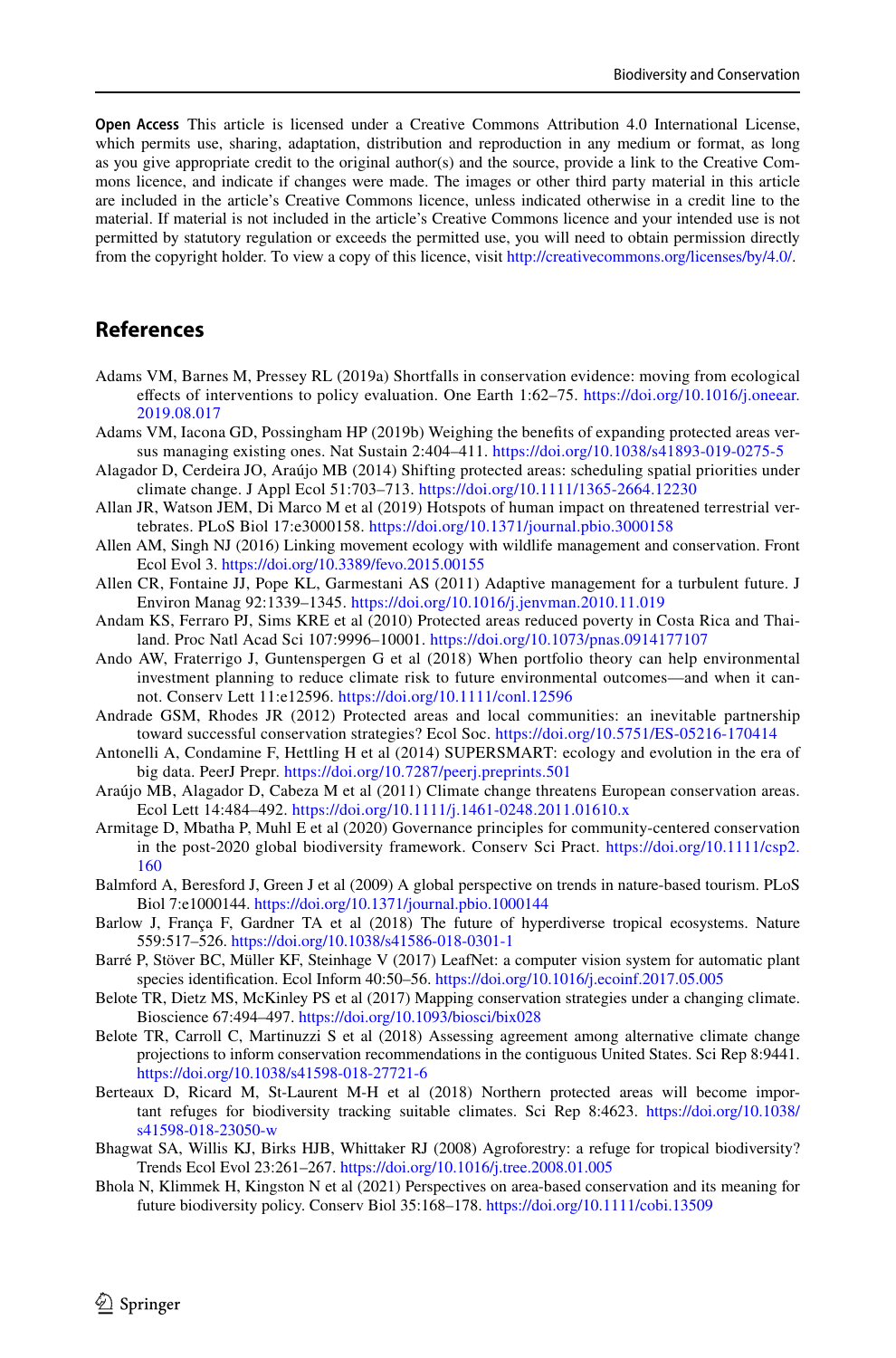- <span id="page-20-23"></span>Bojinski S, Verstraete M, Peterson TC et al (2014) The concept of essential climate variables in support of climate research, applications, and policy. Bull Am Meteorol Soc 95:1431–1443. [https://doi.org/10.](https://doi.org/10.1175/BAMS-D-13-00047.1) [1175/BAMS-D-13-00047.1](https://doi.org/10.1175/BAMS-D-13-00047.1)
- <span id="page-20-21"></span>Bonebrake TC, Guo F, Dingle C et al (2019) Integrating proximal and horizon threats to biodiversity for conservation. Trends Ecol Evol 34:781–788. <https://doi.org/10.1016/j.tree.2019.04.001>
- <span id="page-20-5"></span>Bowler DE, Bjorkman AD, Dornelas M et al (2019) Mapping human pressures across the planet uncovers anthropogenic threat complexes. bioRxiv.<https://doi.org/10.1101/432880>
- <span id="page-20-16"></span>Brancalion PHS, Niamir A, Broadbent E et al (2019) Global restoration opportunities in tropical rainforest landscapes. Sci Adv.<https://doi.org/10.1126/sciadv.aav3223>
- <span id="page-20-8"></span>Braunisch V, Home R, Pellet J, Arlettaz R (2012) Conservation science relevant to action: a research agenda identifed and prioritized by practitioners. Biol Conserv 153:201–210. [https://doi.org/10.1016/j.bio](https://doi.org/10.1016/j.biocon.2012.05.007)[con.2012.05.007](https://doi.org/10.1016/j.biocon.2012.05.007)
- <span id="page-20-7"></span>Brockington D, Igoe J, Schmidt-Soltau K (2006) Conservation, human rights, and poverty reduction. Conserv Biol 20:250–252. <https://doi.org/10.1111/j.1523-1739.2006.00335.x>
- <span id="page-20-11"></span>Brooks JS (2017) Design features and project age contribute to joint success in social, ecological, and economic outcomes of community-based conservation projects. Conserv Lett 10:23–32. [https://doi.org/](https://doi.org/10.1111/conl.12231) [10.1111/conl.12231](https://doi.org/10.1111/conl.12231)
- <span id="page-20-12"></span>Cairns S, Dudley N, Hall C et al (2012) Ecological restoration for protected areas: principles, guidelines and best practices. IUCN, Gland
- <span id="page-20-4"></span>Cardinale BJ, Dufy JE, Gonzalez A et al (2012) Biodiversity loss and its impact on humanity. Nature 486:59–67. <https://doi.org/10.1038/nature11148>
- <span id="page-20-0"></span>CBD (2021) Aichi biodiversity targets. [https://www.cbd.int/sp/targets/default.shtml.](https://www.cbd.int/sp/targets/default.shtml) Accessed 1 Jul 2021
- <span id="page-20-15"></span>Chazdon R, Brancalion P (2019) Restoring forests as a means to many ends. Science 365:24–25. [https://](https://doi.org/10.1126/science.aax9539) [doi.org/10.1126/science.aax9539](https://doi.org/10.1126/science.aax9539)
- <span id="page-20-14"></span>Chazdon RL, Brancalion PHS, Lamb D et al (2017) A policy-driven knowledge agenda for global forest and landscape restoration. Conserv Lett 10:125–132.<https://doi.org/10.1111/conl.12220>
- <span id="page-20-18"></span>Chervier C, Le Velly G, Ezzine-de-Blas D (2019) When the implementation of payments for biodiversity conservation leads to motivation crowding-out: a case study from the cardamoms forests, Cambodia. Ecol Econ 156:499–510. <https://doi.org/10.1016/j.ecolecon.2017.03.018>
- <span id="page-20-6"></span>Clavero M, Garciaberthou E (2005) Invasive species are a leading cause of animal extinctions. Trends Ecol Evol 20:110–110. <https://doi.org/10.1016/j.tree.2005.01.003>
- <span id="page-20-1"></span>Coad L, Leverington F, Knights K et al (2015) Measuring impact of protected area management interventions: current and future use of the global database of protected area management efectiveness. Philos Trans R Soc B Biol Sci 370:20140281. <https://doi.org/10.1098/rstb.2014.0281>
- <span id="page-20-9"></span>Collen B, Pettorelli N, Baillie JEM, Durant SM (2013) Biodiversity monitoring and conservation. Wiley-Blackwell, Oxford
- <span id="page-20-20"></span>Conroy MJ, Runge MC, Nichols JD et al (2011) Conservation in the face of climate change: the roles of alternative models, monitoring, and adaptation in confronting and reducing uncertainty. Biol Conserv 144:1204–1213.<https://doi.org/10.1016/j.biocon.2010.10.019>
- <span id="page-20-2"></span>Conservation Evidence (2020) Conservation Evidence. [https://www.conservationevidence.com/.](https://www.conservationevidence.com/) Accessed 4 Dec 2020
- <span id="page-20-24"></span>Constable AJ, Costa DP, Schofeld O et al (2016) Developing priority variables ("ecosystem Essential Ocean Variables"—eEOVs) for observing dynamics and change in Southern Ocean ecosystems. J Mar Syst 161:26–41. <https://doi.org/10.1016/j.jmarsys.2016.05.003>
- <span id="page-20-13"></span>Corlett RT (2016) Restoration, reintroduction, and rewilding in a changing world. Trends Ecol Evol 31:453–462. <https://doi.org/10.1016/j.tree.2016.02.017>
- <span id="page-20-22"></span>Daily GC, Ehrlich PR, Sánchez-Azofeifa GA (2001) Countryside biogeography: use of human-dominated habitats by the avifauna of Southern Costa Rica. Ecol Appl 11:1–13. [https://doi.org/10.](https://doi.org/10.1890/1051-0761(2001)011[0001:CBUOHD]2.0.CO;2) [1890/1051-0761\(2001\)011\[0001:CBUOHD\]2.0.CO;2](https://doi.org/10.1890/1051-0761(2001)011[0001:CBUOHD]2.0.CO;2)
- <span id="page-20-10"></span>de Matos DD, Ferreguetti ÁC, Rodrigues FHG (2020) Using an occupancy approach to identify poaching hotspots in protected areas in a seasonally dry tropical forest. Biol Conserv 251:108796. <https://doi.org/10.1016/j.biocon.2020.108796>
- <span id="page-20-17"></span>Devkota RS, Field R, Hofmann S, et al (2020) Assessing the potential replacement of laurel forest by a novel ecosystem in the steep terrain of an Oceanic Island. Remote Sens 12:4013. [https://doi.org/](https://doi.org/10.3390/RS12244013) [10.3390/RS12244013](https://doi.org/10.3390/RS12244013)
- <span id="page-20-19"></span>Di Marco M, Collen B, Rondinini C, Mace GM (2015) Historical drivers of extinction risk: using past evidence to direct future monitoring. Proc R Soc B 282:20150928. [https://doi.org/10.1098/rspb.](https://doi.org/10.1098/rspb.2015.0928) [2015.0928](https://doi.org/10.1098/rspb.2015.0928)
- <span id="page-20-3"></span>Di Marco M, Ferrier S, Harwood TD et al (2019) Wilderness areas halve the extinction risk of terrestrial biodiversity. Nature 573:582–585.<https://doi.org/10.1038/s41586-019-1567-7>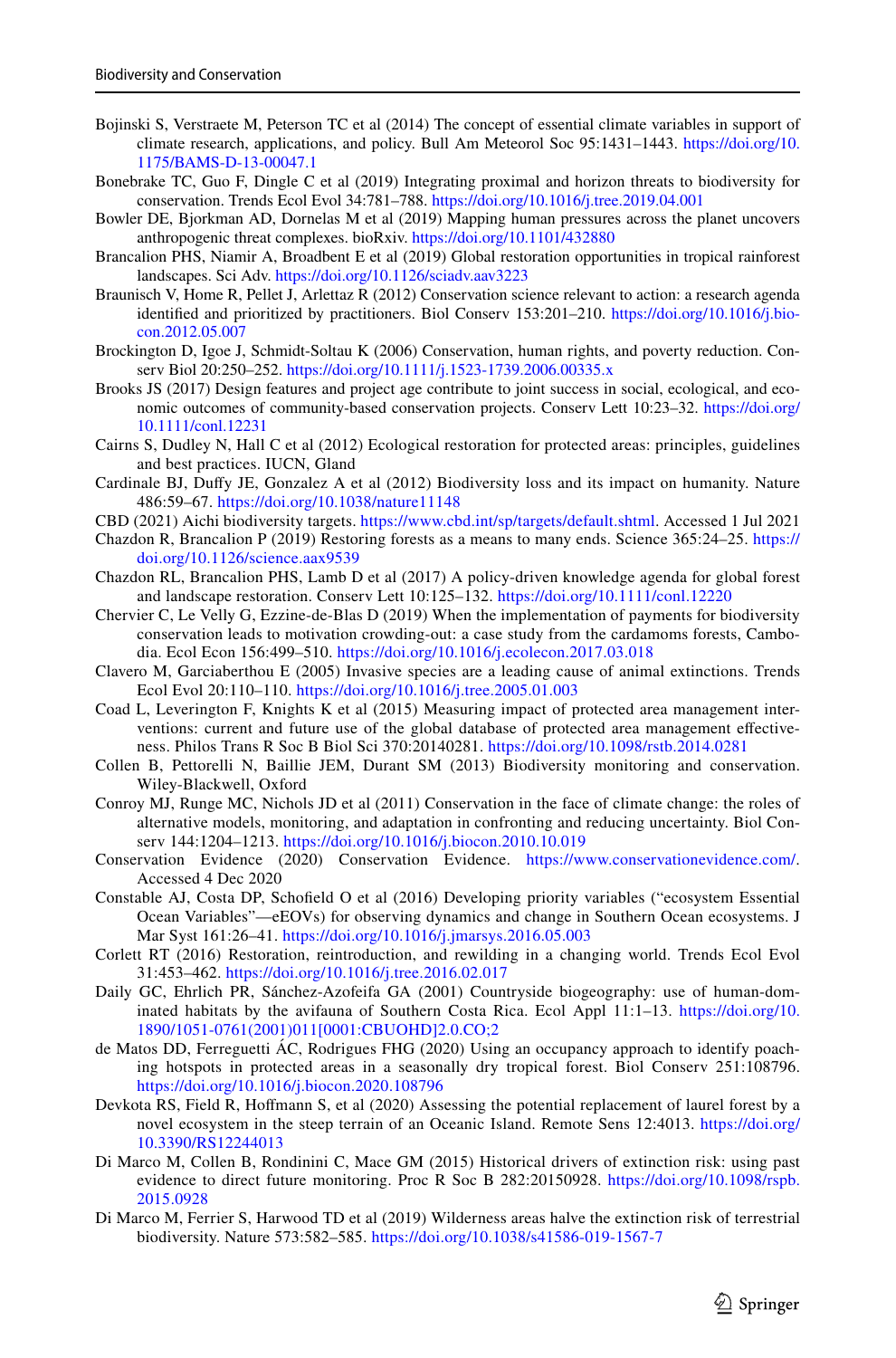- <span id="page-21-10"></span>Diagne C, Leroy B, Vaissière A-C et al (2021) High and rising economic costs of biological invasions worldwide. Nature. <https://doi.org/10.1038/s41586-021-03405-6>
- <span id="page-21-3"></span>Díaz S, Settele J, Brondízio ES et al (2019) Pervasive human-driven decline of life on Earth points to the need for transformative change. Science. <https://doi.org/10.1126/science.aax3100>
- <span id="page-21-25"></span>Díaz S, Zafra-Calvo N, Purvis A et al (2020) Set ambitious goals for biodiversity and sustainability. Science 370:411–413.<https://doi.org/10.1126/science.abe1530>
- <span id="page-21-24"></span>Dinerstein E, Vynne C, Sala E et al (2019) A global deal for nature: guiding principles, milestones, and targets. Sci Adv 5:eaaw2869. <https://doi.org/10.1126/sciadv.aaw2869>
- <span id="page-21-4"></span>Dinerstein E, Joshi AR, Vynne C et al (2020) A "Global Safety Net" to reverse biodiversity loss and stabilize Earth's climate. Sci Adv.<https://doi.org/10.1126/sciadv.abb2824>
- <span id="page-21-20"></span>Dobrovolski R, Loyola R, Fonseca DA, GAB, et al (2014) Globalizing conservation eforts to save species and enhance food production. Bioscience 64:539–545.<https://doi.org/10.1093/biosci/biu064>
- <span id="page-21-8"></span>Downey PO, Richardson DM (2016) Alien plant invasions and native plant extinctions: a six-threshold framework. AoB Plants. <https://doi.org/10.1093/aobpla/plw047>
- <span id="page-21-0"></span>Dudley N (2008) Guidelines for applying protected area management categories. IUCN, Gland
- <span id="page-21-1"></span>Dudley N, Jonas H, Nelson F et al (2018) The essential role of other effective area-based conservation measures in achieving big bold conservation targets. Glob Ecol Conserv 15:e00424. [https://doi.org/10.](https://doi.org/10.1016/j.gecco.2018.e00424) [1016/j.gecco.2018.e00424](https://doi.org/10.1016/j.gecco.2018.e00424)
- <span id="page-21-23"></span>Dyer MI, Holland MM (1988) Unesco's man and the biosphere program. Bioscience 38:635–641. [https://](https://doi.org/10.2307/1310830) [doi.org/10.2307/1310830](https://doi.org/10.2307/1310830)
- <span id="page-21-17"></span>Edwards DP, Laurance SG (2012) Green labelling, sustainability and the expansion of tropical agriculture: critical issues for certifcation schemes. Biol Conserv 151:60–64. [https://doi.org/10.1016/j.biocon.](https://doi.org/10.1016/j.biocon.2012.01.017) [2012.01.017](https://doi.org/10.1016/j.biocon.2012.01.017)
- <span id="page-21-9"></span>Eldridge DJ, Bowker MA, Maestre FT, et al (2011) Impacts of shrub encroachment on ecosystem structure and functioning: Towards a global synthesis. Ecol. Lett.
- <span id="page-21-22"></span>Ellis EC (2019) To conserve nature in the anthropocene, half earth is not nearly enough. One Earth 1:163– 167.<https://doi.org/10.1016/j.oneear.2019.10.009>
- <span id="page-21-5"></span>Fahrig L (2017) Ecological responses to habitat fragmentation per se. Annu Rev Ecol Evol Syst 48:1–23. <https://doi.org/10.1146/annurev-ecolsys-110316-022612>
- <span id="page-21-19"></span>Feeley KJ, Silman MR (2010) Modelling the responses of Andean and Amazonian plant species to climate change: the efects of georeferencing errors and the importance of data fltering. J Biogeogr 37:733– 740.<https://doi.org/10.1111/j.1365-2699.2009.02240.x>
- <span id="page-21-14"></span>Felton A, Fischer J, Lindenmayer DB et al (2009) Climate change, conservation and management: an assessment of the peer-reviewed scientifc journal literature. Biodivers Conserv 18:2243–2253. [https://doi.](https://doi.org/10.1007/s10531-009-9652-0) [org/10.1007/s10531-009-9652-0](https://doi.org/10.1007/s10531-009-9652-0)
- <span id="page-21-21"></span>Ferreira MT, Cardoso P, Borges PAV et al (2019) Implications of climate change to the design of protected areas: The case study of small islands (Azores). PLoS ONE 14:e0218168. [https://doi.org/10.1371/](https://doi.org/10.1371/journal.pone.0218168) [journal.pone.0218168](https://doi.org/10.1371/journal.pone.0218168)
- <span id="page-21-7"></span>Foxcroft LC, Pyšek P, Richardson DM, Genovesi P (2013) Plant Invasions in protected areas. Springer, Netherlands
- <span id="page-21-16"></span>Foxcroft LC, Spear D, van Wilgen NJ, McGeoch MA (2019) Assessing the association between pathways of alien plant invaders and their impacts in protected areas. NeoBiota. [https://doi.org/10.3897/NEOBI](https://doi.org/10.3897/NEOBIOTA.43.29644) [OTA.43.29644](https://doi.org/10.3897/NEOBIOTA.43.29644)
- <span id="page-21-15"></span>Foxcroft LC, Richardson DM, Wilson JRU (2008) Ornamental plants as invasive aliens: problems and solutions in Kruger National Park, South Africa. Environ. Manag.
- <span id="page-21-6"></span>Fuentes-Castillo T, Scherson RA, Marquet PA et al (2019) Modelling the current and future biodiversity distribution in the Chilean Mediterranean hotspot. The role of protected areas network in a warmer future. Divers Distrib 25:1897–1909.<https://doi.org/10.1111/ddi.12988>
- <span id="page-21-18"></span>García-Barón I, Giakoumi S, Santos MB et al (2020) The value of time-series data for conservation planning. J Appl Ecol 1365–2664:13790.<https://doi.org/10.1111/1365-2664.13790>
- <span id="page-21-11"></span>García-Frapolli E, Ramos-Fernández G, Galicia E, Serrano A (2009) The complex reality of biodiversity conservation through Natural Protected Area policy: three cases from the Yucatan Peninsula, Mexico. Land Use Policy 26:715–722. <https://doi.org/10.1016/j.landusepol.2008.09.008>
- <span id="page-21-13"></span>Gavin MC, McCarter J, Mead A et al (2015) Defning biocultural approaches to conservation. Trends Ecol Evol 30:140–145.<https://doi.org/10.1016/j.tree.2014.12.005>
- <span id="page-21-12"></span>Gavin MC, McCarter J, Berkes F et al (2018) Efective biodiversity conservation requires dynamic, pluralistic. Partnership-based approaches. Sustainability 10:1846. <https://doi.org/10.3390/su10061846>
- <span id="page-21-2"></span>Geldmann J, Barnes M, Coad L et al (2013) Efectiveness of terrestrial protected areas in reducing habitat loss and population declines. Biol Conserv 161:230–238. [https://doi.org/10.1016/j.biocon.2013.02.](https://doi.org/10.1016/j.biocon.2013.02.018) [018](https://doi.org/10.1016/j.biocon.2013.02.018)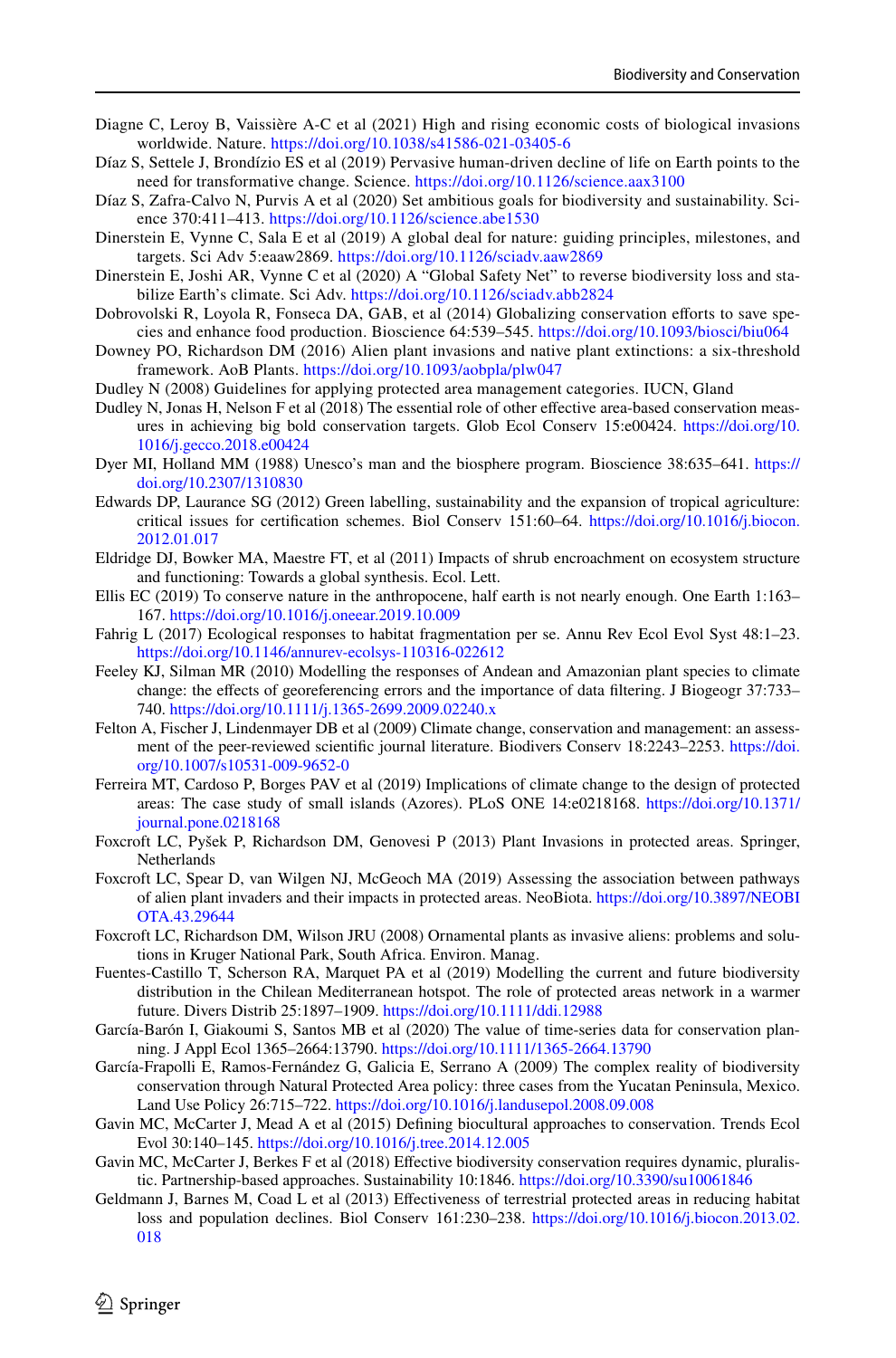- <span id="page-22-3"></span>Geldmann J, Coad L, Barnes MD et al (2018) A global analysis of management capacity and ecological outcomes in terrestrial protected areas. Conserv Lett 11:e12434. <https://doi.org/10.1111/conl.12434>
- <span id="page-22-0"></span>Geldmann J, Manica A, Burgess ND et al (2019) A global-level assessment of the efectiveness of protected areas at resisting anthropogenic pressures. Proc Natl Acad Sci 116:23209–23215. [https://doi.org/10.](https://doi.org/10.1073/pnas.1908221116) [1073/pnas.1908221116](https://doi.org/10.1073/pnas.1908221116)
- <span id="page-22-4"></span>Gibson L, Lynam AJ, Bradshaw CJA et al (2013) Near-complete extinction of native small mammal fauna 25 years after forest fragmentation. Science 341:1508–1510. <https://doi.org/10.1126/science.1240495>
- <span id="page-22-18"></span>Gillespie TW, Willis KS, Ostermann-Kelm S (2015) Spaceborne remote sensing of the world's protected areas. Prog Phys Geogr Earth Environ 39:388–404.<https://doi.org/10.1177/0309133314561648>
- <span id="page-22-12"></span>Gillson L, Dawson TP, Jack S, McGeoch MA (2013) Accommodating climate change contingencies in conservation strategy. Trends Ecol Evol 28:135–142.<https://doi.org/10.1016/j.tree.2012.10.008>
- <span id="page-22-24"></span>Gillson L, Biggs H, Smit IPJ et al (2019) Finding common ground between adaptive management and evidence-based approaches to biodiversity conservation. Trends Ecol Evol 34:31–44. [https://doi.org/10.](https://doi.org/10.1016/j.tree.2018.10.003) [1016/j.tree.2018.10.003](https://doi.org/10.1016/j.tree.2018.10.003)
- <span id="page-22-2"></span>Gray CL, Hill SLL, Newbold T et al (2016) Local biodiversity is higher inside than outside terrestrial protected areas worldwide. Nat Commun 7:12306.<https://doi.org/10.1038/ncomms12306>
- <span id="page-22-5"></span>Gross JE, Woodley S, Welling LA, Watson JEM (2017) Adapting to climate change: guidance for protected area managers and planners. IUCN, Gland
- <span id="page-22-16"></span>Haase P, Tonkin JD, Stoll S et al (2018) The next generation of site-based long-term ecological monitoring: linking essential biodiversity variables and ecosystem integrity. Sci Total Environ 613–614:1376– 1384.<https://doi.org/10.1016/j.scitotenv.2017.08.111>
- <span id="page-22-25"></span>Hagerman SM, Satterfeld T (2014) Agreed but not preferred: expert views on taboo options for biodiversity conservation, given climate change. Ecol Appl 24:548–559. <https://doi.org/10.1890/13-0400.1>
- <span id="page-22-10"></span>Hajjar R, Oldekop JA, Cronkleton P et al (2021) A global analysis of the social and environmental outcomes of community forests. Nat Sustain 4:216–224. <https://doi.org/10.1038/s41893-020-00633-y>
- <span id="page-22-13"></span>Hallegatte S (2009) Strategies to adapt to an uncertain climate change. Glob Environ Chang 19:240–247. <https://doi.org/10.1016/j.gloenvcha.2008.12.003>
- <span id="page-22-8"></span>Hamilton A, Cunningham A, Byarugaba D, Kayanja F (2000) Conservation in a region of political instability: Bwindi impenetrable forest, Uganda. Conserv Biol 14:1722–1725. [https://doi.org/10.1046/j.1523-](https://doi.org/10.1046/j.1523-1739.2000.99452.x) [1739.2000.99452.x](https://doi.org/10.1046/j.1523-1739.2000.99452.x)
- <span id="page-22-23"></span>Hannah L, Midgley GF, Millar D (2002) Climate change-integrated conservation strategies. Glob Ecol Biogeogr 11:485–495. <https://doi.org/10.1046/j.1466-822X.2002.00306.x>
- <span id="page-22-11"></span>Hanspach J, Jamila Haider L, Oteros-Rozas E et al (2020) Biocultural approaches to sustainability: a systematic review of the scientifc literature. People Nat 2:643–659. <https://doi.org/10.1002/pan3.10120>
- <span id="page-22-19"></span>Hellwig N, Walz A, Markovic D (2019) Climatic and socioeconomic efects on land cover changes across Europe: does protected area designation matter? PLoS ONE 14:e0219374. [https://doi.org/10.1371/](https://doi.org/10.1371/journal.pone.0219374) [journal.pone.0219374](https://doi.org/10.1371/journal.pone.0219374)
- <span id="page-22-15"></span>Hemp A (2008) Introduced plants on Kilimanjaro: tourism and its impact. Plant Ecol. [https://doi.org/10.](https://doi.org/10.1007/s11258-007-9356-z) [1007/s11258-007-9356-z](https://doi.org/10.1007/s11258-007-9356-z)
- <span id="page-22-14"></span>Hendricks SA, Sesink Clee PR, Harrigan RJ et al (2016) Re-defning historical geographic range in species with sparse records: implications for the Mexican wolf reintroduction program. Biol Conserv 194:48–57.<https://doi.org/10.1016/j.biocon.2015.11.027>
- <span id="page-22-9"></span>Hickey V, Pimm SL (2011) How the World Bank funds protected areas. Conserv Lett 4:269–277. [https://](https://doi.org/10.1111/j.1755-263X.2011.00172.x) [doi.org/10.1111/j.1755-263X.2011.00172.x](https://doi.org/10.1111/j.1755-263X.2011.00172.x)
- <span id="page-22-20"></span>Hillebrand H, Blasius B, Borer ET et al (2018) Biodiversity change is uncoupled from species richness trends: consequences for conservation and monitoring. J Appl Ecol 55:169–184. [https://doi.org/10.](https://doi.org/10.1111/1365-2664.12959) [1111/1365-2664.12959](https://doi.org/10.1111/1365-2664.12959)
- <span id="page-22-1"></span>Hockings M, Stolton S, Leverington F et al (2006) Evaluating efectiveness: a framework for assessing management efectiveness of protected areas, 2nd edn. IUCN, Gland
- <span id="page-22-22"></span>Hofmann S (2021) Advances in conservation biogeography: towards protected area efectiveness under anthropogenic threats. Front Biogeogr. <https://doi.org/10.21425/F5FBG49679>
- <span id="page-22-7"></span>Hofmann S, Beierkuhnlein C (2020) Climate change exposure and vulnerability of the global protected area estate from an international perspective. Divers Distrib. <https://doi.org/10.1111/ddi.13136>
- <span id="page-22-6"></span>Hofmann S, Irl SDH, Beierkuhnlein C (2019a) Predicted climate shifts within terrestrial protected areas worldwide. Nat Commun 10:4787. <https://doi.org/10.1038/s41467-019-12603-w>
- <span id="page-22-17"></span>Hofmann S, Schmitt TM, Chiarucci A et al (2019b) Remote sensing of β-diversity: evidence from plant communities in a semi-natural system. Appl Veg Sci 22:13–26. <https://doi.org/10.1111/avsc.12403>
- <span id="page-22-21"></span>Hoffmann S, Steiner L, Schweiger AH et al (2019c) Optimizing sampling effort and information content of biodiversity surveys: a case study of alpine grassland. Ecol Inform 51:112–120. [https://doi.org/10.](https://doi.org/10.1016/J.ECOINF.2019.03.003) [1016/J.ECOINF.2019.03.003](https://doi.org/10.1016/J.ECOINF.2019.03.003)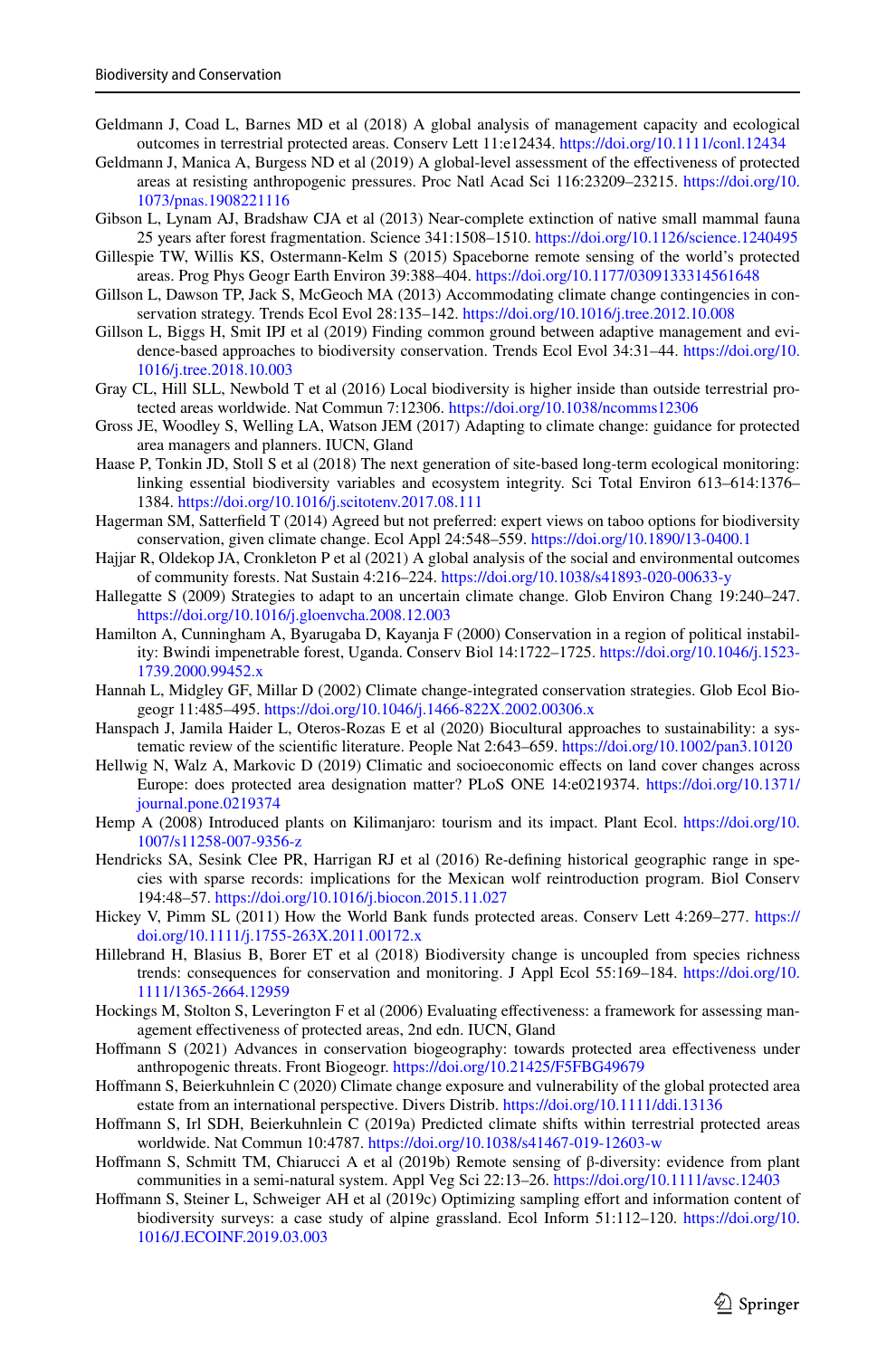<span id="page-23-22"></span>Holl KD (2017) Restoring tropical forests from the bottom up. Science

- <span id="page-23-13"></span>Holsinger L, Parks SA, Parisien M et al (2019) Climate change likely to reshape vegetation in North America's largest protected areas. Conserv Sci Pract 1:e50. <https://doi.org/10.1111/csp2.50>
- <span id="page-23-23"></span>Horning N, Robinson J, Sterling EJ et al (2010) Remote sensing for ecology and conservation. Oxford University Press, Oxford
- <span id="page-23-16"></span>Hortal J, de Bello F, Diniz-Filho JAF et al (2015) Seven shortfalls that beset large-scale knowledge of biodiversity. Annu Rev Ecol Evol Syst 46:523–549. [https://doi.org/10.1146/annurev-ecols](https://doi.org/10.1146/annurev-ecolsys-112414-054400) [ys-112414-054400](https://doi.org/10.1146/annurev-ecolsys-112414-054400)
- <span id="page-23-10"></span>IPBES (2019) Summary for policymakers of the global assessment report on biodiversity and ecosystem services of the Intergovernmental Science-Policy Platform on Biodiversity and Ecosystem Services. IPBES, Bonn
- <span id="page-23-2"></span>IUCN, UNEP-WCMC (2021) The World Database on Protected Areas. [www.protectedplanet.net](http://www.protectedplanet.net). Accessed 1 Apr 2021
- <span id="page-23-18"></span>IUCN, WCPA, ASI (2019) IUCN Green List of Protected and Conserved Areas: User Manual, Version 1.2. Gland
- <span id="page-23-8"></span>Jackson SF, Gaston KJ (2008) Land use change and the dependence of national priority species on protected areas. Glob Chang Biol 14:2132–2138. <https://doi.org/10.1111/j.1365-2486.2008.01628.x>
- <span id="page-23-11"></span>Jacquemyn H, Van MC, Brys R, Honnay O (2011) Management efects on the vegetation and soil seed bank of calcareous grasslands: an 11-year experiment. Biol Conserv. [https://doi.org/10.1016/j.biocon.2010.](https://doi.org/10.1016/j.biocon.2010.09.020) [09.020](https://doi.org/10.1016/j.biocon.2010.09.020)
- <span id="page-23-9"></span>Jones KR, Venter O, Fuller RA et al (2018) One-third of global protected land is under intense human pressure. Science 360:788–791. <https://doi.org/10.1126/science.aap9565>
- <span id="page-23-0"></span>Joppa LN, Pfaf A (2009) High and far: biases in the location of protected areas. PLoS ONE 4:e8273. <https://doi.org/10.1371/journal.pone.0008273>
- <span id="page-23-7"></span>Joppa LN, Loarie SR, Pimm SL (2008) On the protection of "protected areas." Proc Natl Acad Sci 105:6673–6678.<https://doi.org/10.1073/pnas.0802471105>
- <span id="page-23-5"></span>Joppa LN, Visconti P, Jenkins CN, Pimm SL (2013) Achieving the convention on biological diversity's goals for plant conservation. Science 341:1100–1103.<https://doi.org/10.1126/science.1241706>
- <span id="page-23-3"></span>JRC (2021) Digital observatory for protected areas. [https://dopa-explorer.jrc.ec.europa.eu/dopa\\_explorer.](https://dopa-explorer.jrc.ec.europa.eu/dopa_explorer) Accessed 1 Apr 2021
- <span id="page-23-12"></span>Keeton WS, Kraft CE, Warren DR (2007) Mature and old-growth riparian forests: structure, dynamics, and efects on adirondack stream habitats. Ecol Appl.<https://doi.org/10.1890/06-1172>
- <span id="page-23-14"></span>Kendle AD, Rose JE (2000) The aliens have landed! what are the justifcations for 'native only' policies in landscape plantings? Landsc Urban Plan 47:19–31. [https://doi.org/10.1016/S0169-2046\(99\)00070-5](https://doi.org/10.1016/S0169-2046(99)00070-5)
- <span id="page-23-20"></span>Kintisch E (2013) Climate study highlights wedge issue. Science 339:128–129. [https://doi.org/10.1126/](https://doi.org/10.1126/science.339.6116.128) [science.339.6116.128](https://doi.org/10.1126/science.339.6116.128)
- <span id="page-23-26"></span>Kissling WD, Hardisty A, García EA et al (2015) Towards global interoperability for supporting biodiversity research on essential biodiversity variables (EBVs). Biodiversity 16:99–107. [https://doi.org/10.](https://doi.org/10.1080/14888386.2015.1068709) [1080/14888386.2015.1068709](https://doi.org/10.1080/14888386.2015.1068709)
- <span id="page-23-21"></span>Kreyling J, Bittner T, Jaeschke A et al (2011) Assisted colonization: a question of focal units and recipient localities. Restor Ecol 19:433–440. <https://doi.org/10.1111/j.1526-100X.2011.00777.x>
- <span id="page-23-4"></span>Kroner REG, Qin S, Cook CN et al (2019) The uncertain future of protected lands and waters. Science 364:881–886.<https://doi.org/10.1126/science.aau5525>
- <span id="page-23-24"></span>Ladle RJ, Jepson P, Gillson L (2011) Social values and conservation biogeography. In: Ladle RJ, Whittaker RJ (eds) conservation biogeography. Wiley, Chichester
- <span id="page-23-25"></span>Lamba A, Cassey P, Segaran RR, Koh LP (2019) Deep learning for environmental conservation. Curr Biol 29:R977–R982.<https://doi.org/10.1016/j.cub.2019.08.016>
- <span id="page-23-17"></span>Larson AJ, Belote RT, Williamson MA, Aplet GH (2013) Making monitoring count: project design for active adaptive management. J for 111:348–356.<https://doi.org/10.5849/jof.13-021>
- <span id="page-23-19"></span>Lawrence A, Hofmann S, Beierkuhnlein C (2021) Topographic diversity as an indicator for resilience of terrestrial protected areas against climate change. Glob Ecol Conserv 25:e01445. [https://doi.org/10.](https://doi.org/10.1016/j.gecco.2020.e01445) [1016/j.gecco.2020.e01445](https://doi.org/10.1016/j.gecco.2020.e01445)
- <span id="page-23-6"></span>Lehikoinen P, Santangeli A, Jaatinen K et al (2019) Protected areas act as a bufer against detrimental efects of climate change—evidence from large-scale, long-term abundance data. Glob Chang Biol 25:304– 313.<https://doi.org/10.1111/gcb.14461>
- <span id="page-23-1"></span>Leverington F, Costa KL, Pavese H et al (2010) A global analysis of protected area management efectiveness. Environ Manag 46:685–698. <https://doi.org/10.1007/s00267-010-9564-5>
- <span id="page-23-15"></span>Liu X, Blackburn TM, Song T et al (2020) Animal invaders threaten protected areas worldwide. Nat Commun 11:2892. <https://doi.org/10.1038/s41467-020-16719-2>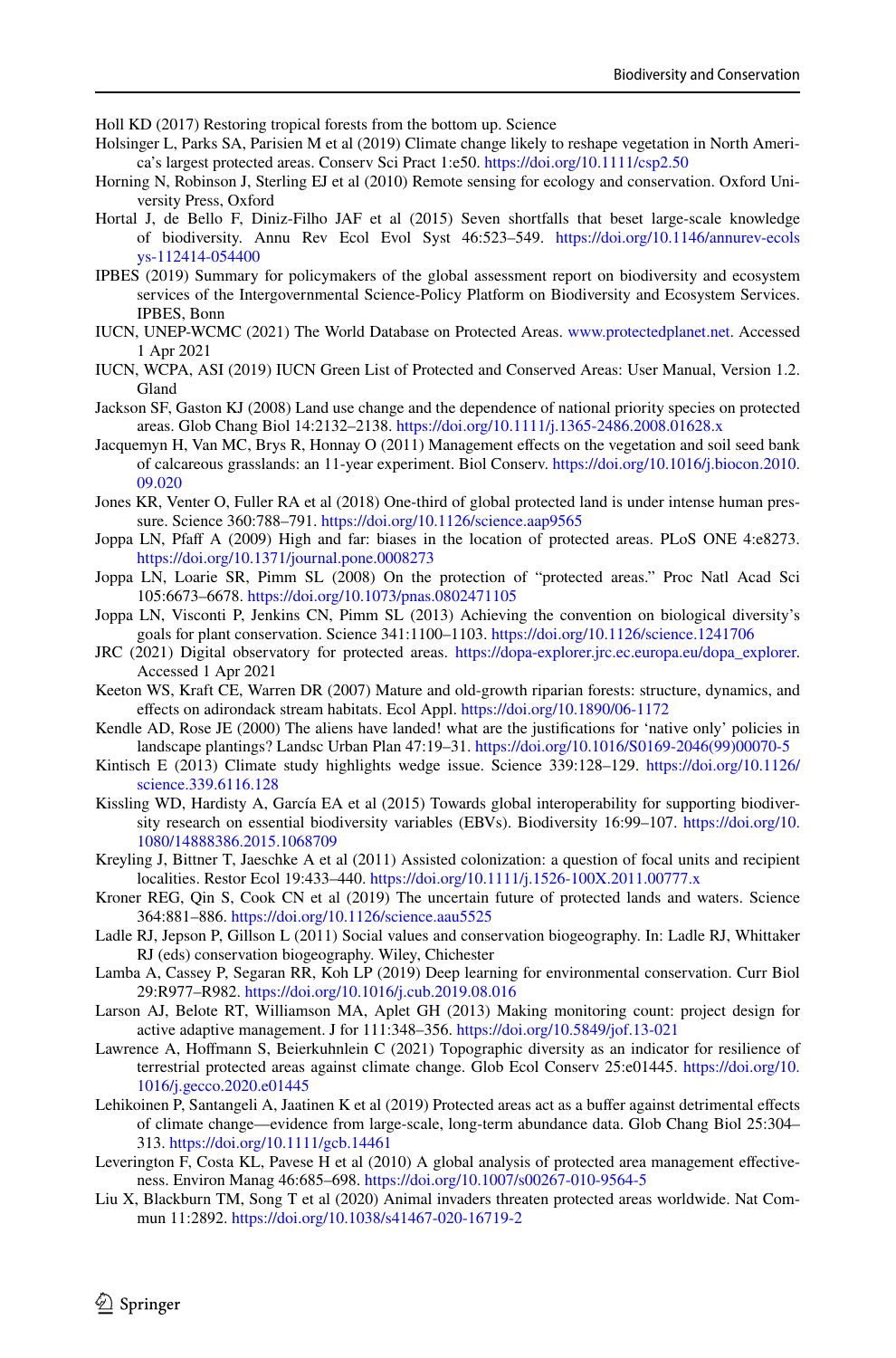- <span id="page-24-24"></span>Margules CR, Pressey RL (2000) Systematic conservation planning. Nature 405:243–253. [https://doi.org/](https://doi.org/10.1038/35012251) [10.1038/35012251](https://doi.org/10.1038/35012251)
- <span id="page-24-21"></span>Margules CR, Pressey RL, Williams PH (2002) Representing biodiversity: data and procedures for identifying priority areas for conservation. J Biosci 27:309–326. <https://doi.org/10.1007/BF02704962>
- <span id="page-24-9"></span>Margules C, Boedhihartono AK, Langston JD et al (2020) Transdisciplinary science for improved conservation outcomes. Environ Conserv 47:224–233. <https://doi.org/10.1017/S0376892920000338>
- <span id="page-24-18"></span>Maron M, Rhodes JR, Gibbons P (2013) Calculating the beneft of conservation actions. Conserv Lett 6:359–367.<https://doi.org/10.1111/conl.12007>
- <span id="page-24-23"></span>Mascia MB, Pailler S (2011) Protected area downgrading, downsizing, and degazettement (PADDD) and its conservation implications. Conserv Lett 4:9–20. <https://doi.org/10.1111/j.1755-263X.2010.00147.x>
- <span id="page-24-1"></span>Mascia MB, Pailler S, Thieme ML et al (2014) Commonalities and complementarities among approaches to conservation monitoring and evaluation. Biol Conserv 169:258–267. [https://doi.org/10.1016/j.biocon.](https://doi.org/10.1016/j.biocon.2013.11.017) [2013.11.017](https://doi.org/10.1016/j.biocon.2013.11.017)
- <span id="page-24-0"></span>Maxwell SL, Cazalis V, Dudley N et al (2020) Area-based conservation in the twenty-frst century. Nature 586:217–227.<https://doi.org/10.1038/s41586-020-2773-z>
- <span id="page-24-19"></span>Mayer C (2019) Valuing the invaluable: how much is the planet worth? Oxford Rev Econ Policy 35:109– 119.<https://doi.org/10.1093/oxrep/gry024>
- <span id="page-24-6"></span>McCarthy DP, Donald PF, Scharlemann JPW et al (2012) Financial costs of meeting global biodiversity conservation targets: current spending and unmet needs. Science 338:946–949. [https://doi.org/10.](https://doi.org/10.1126/science.1229803) [1126/science.1229803](https://doi.org/10.1126/science.1229803)
- <span id="page-24-20"></span>McKinley DC, Miller-Rushing AJ, Ballard HL et al (2017) Citizen science can improve conservation science, natural resource management, and environmental protection. Biol Conserv 208:15–28. [https://](https://doi.org/10.1016/j.biocon.2016.05.015) [doi.org/10.1016/j.biocon.2016.05.015](https://doi.org/10.1016/j.biocon.2016.05.015)
- <span id="page-24-17"></span>Merckx T, Pereira HM (2015) Reshaping agri-environmental subsidies: from marginal farming to largescale rewilding. Basic Appl Ecol 16:95–103.<https://doi.org/10.1016/j.baae.2014.12.003>
- <span id="page-24-12"></span>Michalak JL, Withey JC, Lawler JJ, Case MJ (2017) Future climate vulnerability—evaluating multiple lines of evidence. Front Ecol Environ 15:367–376. <https://doi.org/10.1002/fee.1516>
- <span id="page-24-7"></span>Miller DC (2014) Explaining global patterns of international aid for linked biodiversity conservation and development. World Dev. <https://doi.org/10.1016/j.worlddev.2014.01.004>
- <span id="page-24-10"></span>Minteer BA, Miller TR (2011) The new conservation debate: ethical foundations, strategic trade-ofs, and policy opportunities. Biol Conserv 144:945–947. <https://doi.org/10.1016/j.biocon.2010.07.027>
- <span id="page-24-25"></span>Moilanen A, Wilson KA, Possingham HP (2009) Spatial conservation prioritization: quantitative methods and computational tools. Oxford University Press, Oxford

<span id="page-24-2"></span>Montesino Pouzols F, Toivonen T, Di Minin E et al (2014) Global protected area expansion is compromised by projected land-use and parochialism. Nature 516:383–386.<https://doi.org/10.1038/nature14032>

- <span id="page-24-13"></span>Moreno-Mateos D, Maris V, Béchet A, Curran M (2015) The true loss caused by biodiversity ofsets. Biol Conserv 192:552–559.<https://doi.org/10.1016/j.biocon.2015.08.016>
- <span id="page-24-3"></span>Murcia C (1995) Edge effects in fragmented forests: implications for conservation. Trends Ecol Evol 10:58– 62. [https://doi.org/10.1016/S0169-5347\(00\)88977-6](https://doi.org/10.1016/S0169-5347(00)88977-6)
- <span id="page-24-16"></span>Myers N (1998) Lifting the veil on perverse subsidies. Nature 392:327–328.<https://doi.org/10.1038/32761>
- <span id="page-24-22"></span>Naughton-Treves L, Holland MB, Brandon K (2005) The role of protected areas in conserving biodiversity and sustaining local livelihoods. Annu Rev Environ Resour 30:219–252. [https://doi.org/10.1146/](https://doi.org/10.1146/annurev.energy.30.050504.164507) [annurev.energy.30.050504.164507](https://doi.org/10.1146/annurev.energy.30.050504.164507)
- <span id="page-24-4"></span>Nimmo DG, Kelly LT, Spence-Bailey LM et al (2013) Fire mosaics and reptile conservation in a fre-prone region. Conserv Biol.<https://doi.org/10.1111/j.1523-1739.2012.01958.x>
- <span id="page-24-11"></span>Oldekop JA, Holmes G, Harris WE, Evans KL (2016) A global assessment of the social and conservation outcomes of protected areas. Conserv Biol 30:133–141. <https://doi.org/10.1111/cobi.12568>
- <span id="page-24-5"></span>Olden JD, LeRoy PN, Douglas MR et al (2004) Ecological and evolutionary consequences of biotic homogenization. Trends Ecol Evol 19:18–24.<https://doi.org/10.1016/j.tree.2003.09.010>
- <span id="page-24-14"></span>Olden JD, Kennard MJ, Lawler JJ, Pof NJ (2011) Challenges and opportunities in implementing managed relocation for conservation of freshwater species. Conserv Biol 25:40–47. [https://doi.org/10.1111/j.](https://doi.org/10.1111/j.1523-1739.2010.01557.x) [1523-1739.2010.01557.x](https://doi.org/10.1111/j.1523-1739.2010.01557.x)
- <span id="page-24-8"></span>Ondei S, Brook BW, Buettel JC (2018) Nature's untold stories: an overview on the availability and type of on-line data on long-term biodiversity monitoring. Biodivers Conserv 27:2971–2987. [https://doi.org/](https://doi.org/10.1007/s10531-018-1582-2) [10.1007/s10531-018-1582-2](https://doi.org/10.1007/s10531-018-1582-2)
- <span id="page-24-15"></span>Paknia O, Rajaei ShH, Koch A (2015) Lack of well-maintained natural history collections and taxonomists in megadiverse developing countries hampers global biodiversity exploration. Org Divers Evol. <https://doi.org/10.1007/s13127-015-0202-1>
- <span id="page-24-26"></span>Pereira HM, Ferrier S, Walters M et al (2013) Essential biodiversity variables. Science 339:277–278. [https://](https://doi.org/10.1126/science.1229931) [doi.org/10.1126/science.1229931](https://doi.org/10.1126/science.1229931)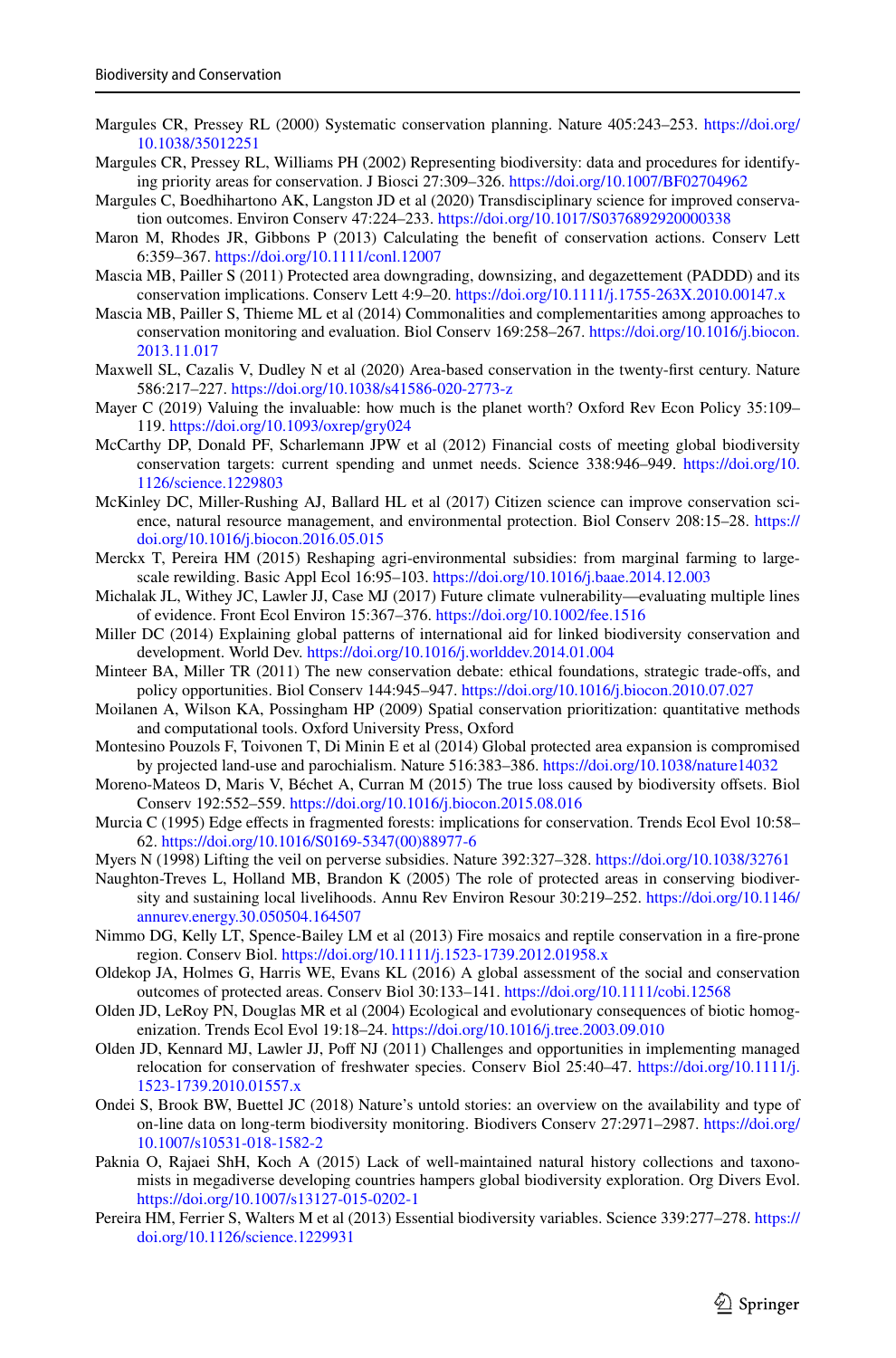- <span id="page-25-12"></span>Perrings C, Dehnen-Schmutz K, Touza J, Williamson M (2005) How to manage biological invasions under globalization. Trends Ecol Evol 20:212–215. <https://doi.org/10.1016/j.tree.2005.02.011>
- <span id="page-25-8"></span>Peters RL, Darling JDS (1985) The greenhouse effect and nature reserves. Bioscience 35:707–717. [https://](https://doi.org/10.2307/1310052) [doi.org/10.2307/1310052](https://doi.org/10.2307/1310052)
- <span id="page-25-3"></span>Pimm SL, Jenkins CN, Li BV (2018) How to protect half of Earth to ensure it protects sufficient biodiversity. Sci Adv. <https://doi.org/10.1126/sciadv.aat2616>
- <span id="page-25-21"></span>Polasky S, Carpenter SR, Folke C, Keeler B (2011) Decision-making under great uncertainty: environmental management in an era of global change. Trends Ecol Evol 26:398–404. [https://doi.org/10.1016/j.](https://doi.org/10.1016/j.tree.2011.04.007) [tree.2011.04.007](https://doi.org/10.1016/j.tree.2011.04.007)
- <span id="page-25-4"></span>Porensky LM, Young TP (2013) Edge-efect interactions in fragmented and patchy landscapes. Conserv Biol 27:509–519.<https://doi.org/10.1111/cobi.12042>
- <span id="page-25-6"></span>Primack RB, Sher A (2016) Introduction to conservation biology. Sinauer Associates Inc, Sunderland
- <span id="page-25-17"></span>Rands MRW, Adams WM, Bennun L et al (2010) Biodiversity conservation: challenges beyond 2010. Science 329:1298–1303. <https://doi.org/10.1126/science.1189138>
- <span id="page-25-13"></span>Redpath SM, Young J, Evely A, et al (2013) Understanding and managing conservation conficts. Trends Ecol Evol
- <span id="page-25-15"></span>Reed J, Oldekop J, Barlow J et al (2020) The extent and distribution of joint conservation-development funding in the tropics. One Earth 3:753–762.<https://doi.org/10.1016/j.oneear.2020.11.008>
- <span id="page-25-24"></span>Reyers B, Staford-Smith M, Erb K-H et al (2017) Essential variables help to focus sustainable development goals monitoring. Curr Opin Environ Sustain 26–27:97–105. [https://doi.org/10.1016/j.](https://doi.org/10.1016/j.cosust.2017.05.003) [cosust.2017.05.003](https://doi.org/10.1016/j.cosust.2017.05.003)
- <span id="page-25-26"></span>Rist L, Campbell BM, Frost P (2013) Adaptive management: where are we now? Environ Conserv 40:5– 18. <https://doi.org/10.1017/S0376892912000240>
- <span id="page-25-18"></span>Rocchini D, Marcantonio M, Da Re D et al (2019) Time-lapsing biodiversity: an open source method for measuring diversity changes by remote sensing. Remote Sens Environ 231:111192. [https://doi.org/](https://doi.org/10.1016/j.rse.2019.05.011) [10.1016/j.rse.2019.05.011](https://doi.org/10.1016/j.rse.2019.05.011)
- <span id="page-25-1"></span>Rodrigues ASL, Cazalis V (2020) The multifaceted challenge of evaluating protected area efectiveness. Nat Commun 11:5147. <https://doi.org/10.1038/s41467-020-18989-2>
- <span id="page-25-16"></span>Roe D, Mohammed EY, Porras I, Giuliani A (2013) Linking biodiversity conservation and poverty reduction: de-polarizing the conservation-poverty debate. Conserv Lett 6:162–171. [https://doi.org/](https://doi.org/10.1111/j.1755-263X.2012.00292.x) [10.1111/j.1755-263X.2012.00292.x](https://doi.org/10.1111/j.1755-263X.2012.00292.x)
- <span id="page-25-19"></span>Rose RA, Byler D, Eastman JR et al (2015) Ten ways remote sensing can contribute to conservation. Conserv Biol 29:350–359. <https://doi.org/10.1111/cobi.12397>
- <span id="page-25-25"></span>Runting RK, Phinn S, Xie Z et al (2020) Opportunities for big data in conservation and sustainability. Nat Commun 11:2003. <https://doi.org/10.1038/s41467-020-15870-0>
- <span id="page-25-2"></span>Sanderson EW, Jaiteh M, Levy MA et al (2002) The human footprint and the last of the wild. Bioscience 52:891–904. [https://doi.org/10.1641/0006-3568\(2002\)052\[0891:thfatl\]2.0.co;2](https://doi.org/10.1641/0006-3568(2002)052[0891:thfatl]2.0.co;2)
- <span id="page-25-0"></span>Sarkar S, Illoldi-Rangel P (2010) Systematic conservation planning: an updated protocol. Nat Conserv 08:19–26. <https://doi.org/10.4322/natcon.00801003>
- <span id="page-25-22"></span>Saura S, Bertzky B, Bastin L et al (2018) Protected area connectivity: shortfalls in global targets and country-level priorities. Biol Conserv 219:53–67.<https://doi.org/10.1016/j.biocon.2017.12.020>
- <span id="page-25-7"></span>Scheffer M, Barrett S, Carpenter SR et al (2015) Creating a safe operating space for iconic ecosystems. Science 347:1317–1319. <https://doi.org/10.1126/science.aaa3769>
- <span id="page-25-9"></span>Scheiter S, Higgins SI (2012) How many elephants can you ft into a conservation area. Conserv Lett 5:176–185. <https://doi.org/10.1111/j.1755-263X.2012.00225.x>
- <span id="page-25-14"></span>Schmidt K, Martín-López B, Phillips PM et al (2019) Key landscape features in the provision of ecosystem services: Insights for management. Land Use Policy 82:353–366. [https://doi.org/10.1016/j.](https://doi.org/10.1016/j.landusepol.2018.12.022) [landusepol.2018.12.022](https://doi.org/10.1016/j.landusepol.2018.12.022)
- <span id="page-25-23"></span>Schrodt F, Bailey JJ, Kissling WD et al (2019) Opinion: to advance sustainable stewardship, we must document not only biodiversity but geodiversity. Proc Natl Acad Sci 116:16155–16158. [https://](https://doi.org/10.1073/pnas.1911799116) [doi.org/10.1073/pnas.1911799116](https://doi.org/10.1073/pnas.1911799116)
- <span id="page-25-5"></span>Schulze K, Knights K, Coad L et al (2018) An assessment of threats to terrestrial protected areas. Conserv Lett 11:e12435. <https://doi.org/10.1111/conl.12435>
- <span id="page-25-20"></span>Serra-Diaz JM, Franklin J (2019) What's hot in conservation biogeography in a changing climate? Going beyond species range dynamics. Divers Distrib 25:492–498. <https://doi.org/10.1111/ddi.12917>
- <span id="page-25-11"></span>Shackelford N, Hobbs RJ, Heller NE et al (2013) Finding a middle-ground: the native/non-native debate. Biol Conserv 158:55–62. <https://doi.org/10.1016/j.biocon.2012.08.020>
- <span id="page-25-10"></span>Shackleton RT, Shackleton CM, Kull CA (2019) The role of invasive alien species in shaping local livelihoods and human well-being: a review. J Environ Manag. [https://doi.org/10.1016/j.jenvman.](https://doi.org/10.1016/j.jenvman.2018.05.007) [2018.05.007](https://doi.org/10.1016/j.jenvman.2018.05.007)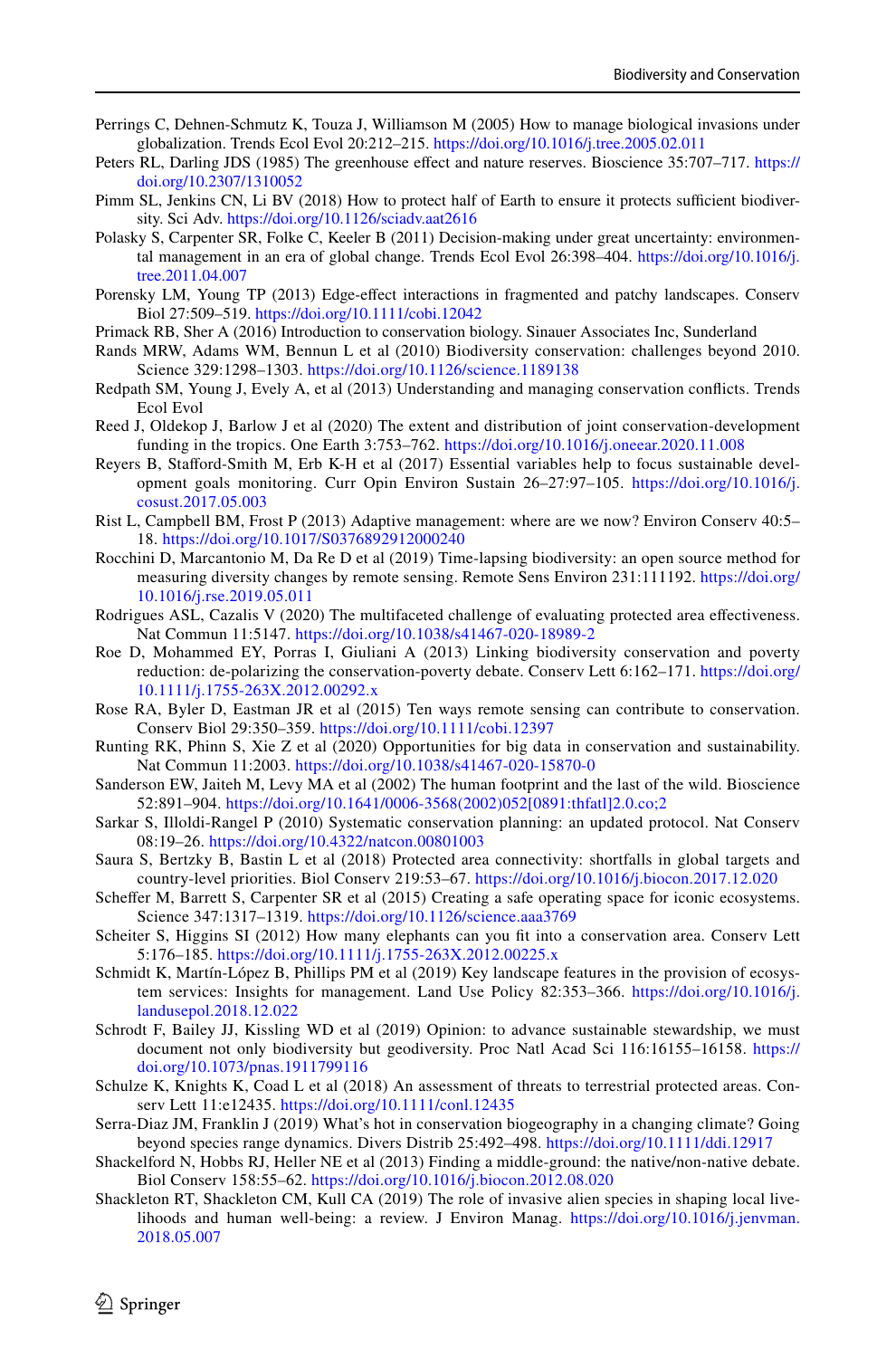- <span id="page-26-12"></span>Silvério DV, Brando PM, Macedo MN et al (2015) Agricultural expansion dominates climate changes in southeastern Amazonia: the overlooked non-GHG forcing. Environ Res Lett 10:104015. [https://](https://doi.org/10.1088/1748-9326/10/10/104015) [doi.org/10.1088/1748-9326/10/10/104015](https://doi.org/10.1088/1748-9326/10/10/104015)
- <span id="page-26-5"></span>Soares-Filho B, Moutinho P, Nepstad D et al (2010) Role of Brazilian Amazon protected areas in climate change mitigation. Proc Natl Acad Sci 107:10821–10826. [https://doi.org/10.1073/pnas.](https://doi.org/10.1073/pnas.0913048107) [0913048107](https://doi.org/10.1073/pnas.0913048107)
- <span id="page-26-21"></span>Socolar JB, Gilroy JJ, Kunin WE, Edwards DP (2016) How should beta-diversity inform biodiversity conservation? Trends Ecol Evol 31:67–80. <https://doi.org/10.1016/j.tree.2015.11.005>
- <span id="page-26-7"></span>Stein BA, Kuttner LS, Adams JS (2000) Precious heritage: the status of biodiversity in the United States. Oxford University Press, New York
- <span id="page-26-23"></span>Strassburg BBN, Iribarrem A, Beyer HL et al (2020) Global priority areas for ecosystem restoration. Nature 586:724–729.<https://doi.org/10.1038/s41586-020-2784-9>
- <span id="page-26-18"></span>Svenning J-C, Pedersen PBM, Donlan CJ et al (2016) Science for a wilder Anthropocene: synthesis and future directions for trophic rewilding research. Proc Natl Acad Sci 113:898–906. [https://doi.org/](https://doi.org/10.1073/pnas.1502556112) [10.1073/pnas.1502556112](https://doi.org/10.1073/pnas.1502556112)
- <span id="page-26-13"></span>Thomas CD, Gillingham PK (2015) The performance of protected areas for biodiversity under climate change. Biol J Linn Soc 115:718–730. <https://doi.org/10.1111/bij.12510>
- <span id="page-26-6"></span>Tilman D, Clark M, Williams DR et al (2017) Future threats to biodiversity and pathways to their prevention. Nature 546:73–81. <https://doi.org/10.1038/nature22900>
- <span id="page-26-19"></span>Toral-Granda MV, Causton CE, Jäger H et al (2017) Alien species pathways to the Galapagos Islands. Ecuador Plos One 12:e0184379.<https://doi.org/10.1371/journal.pone.0184379>
- <span id="page-26-10"></span>Tucker MA, Böhning-Gaese K, Fagan WF et al (2018) Moving in the anthropocene: global reductions in terrestrial mammalian movements. Science 359:466–469. [https://doi.org/10.1126/science.aam97](https://doi.org/10.1126/science.aam9712) [12](https://doi.org/10.1126/science.aam9712)
- <span id="page-26-2"></span>United Nations (2015) THE 17 GOALS|sustainable development. <https://sdgs.un.org/goals>. Accessed 1 Jul 2021
- <span id="page-26-17"></span>Venevsky S, Venevskaia I (2005) Hierarchical systematic conservation planning at the national level: identifying national biodiversity hotspots using abiotic factors in Russia. Biol Conserv 124:235– 251. <https://doi.org/10.1016/j.biocon.2005.01.036>
- <span id="page-26-4"></span>Vieira RRS, Pressey RL, Loyola R (2019) The residual nature of protected areas in Brazil. Biol Conserv 233:152–161. <https://doi.org/10.1016/j.biocon.2019.02.010>
- <span id="page-26-3"></span>Visconti P, Butchart SHM, Brooks TM et al (2019) Protected area targets post-2020. Science 364:eaav6886.<https://doi.org/10.1126/science.aav6886>
- <span id="page-26-14"></span>Waldron A, Miller DC, Redding D et al (2017) Reductions in global biodiversity loss predicted from conservation spending. Nature 551:364–367. <https://doi.org/10.1038/nature24295>
- <span id="page-26-9"></span>Ward M, Saura S, Williams B et al (2020) Just ten percent of the global terrestrial protected area network is structurally connected via intact land. Nat Commun 11:4563. [https://doi.org/10.1038/](https://doi.org/10.1038/s41467-020-18457-x) [s41467-020-18457-x](https://doi.org/10.1038/s41467-020-18457-x)
- <span id="page-26-16"></span>Watson JEM, Iwamura T, Butt N (2013) Mapping vulnerability and conservation adaptation strategies under climate change. Nat Clim Chang 3:989–994.<https://doi.org/10.1038/nclimate2007>
- <span id="page-26-1"></span>Watson JEM, Dudley N, Segan DB, Hockings M (2014) The performance and potential of protected areas. Nature 515:67–73.<https://doi.org/10.1038/nature13947>
- <span id="page-26-15"></span>Watson JEM, Darling ES, Venter O et al (2016) Bolder science needed now for protected areas. Conserv Biol 30:243–248.<https://doi.org/10.1111/cobi.12645>
- <span id="page-26-0"></span>Wcpa IUCN (2019) Recognising and reporting other efective area-based conservation measures. IUCN, Gland
- <span id="page-26-20"></span>Wegmann M, Santini L, Leutner B et al (2014) Role of African protected areas in maintaining connectivity for large mammals. Philos Trans R Soc B 369:20130193. [https://doi.org/10.1098/rstb.2013.](https://doi.org/10.1098/rstb.2013.0193) [0193](https://doi.org/10.1098/rstb.2013.0193)
- <span id="page-26-22"></span>Whittaker RJ, Araújo MB, Jepson P et al (2005) Conservation Biogeography: assessment and prospect. Divers Distrib 11:3–23. <https://doi.org/10.1111/j.1366-9516.2005.00143.x>
- <span id="page-26-11"></span>Wiersma YF, Nudds TD, Rivard DH (2004) Models to distinguish efects of landscape patterns and human population pressures associated with species loss in Canadian national parks. Landsc Ecol 19:773–786. <https://doi.org/10.1007/s10980-005-3989-y>
- <span id="page-26-8"></span>Wilcove DS, Master LL (2005) How many endangered species are there in the United States? Front Ecol Environ 3:414–420. [https://doi.org/10.1890/1540-9295\(2005\)003\[0414:HMESAT\]2.0.CO;2](https://doi.org/10.1890/1540-9295(2005)003[0414:HMESAT]2.0.CO;2)
- <span id="page-26-24"></span>Williams BK (2011) Adaptive management of natural resources—framework and issues. J Environ Manag 92:1346–1353. <https://doi.org/10.1016/j.jenvman.2010.10.041>